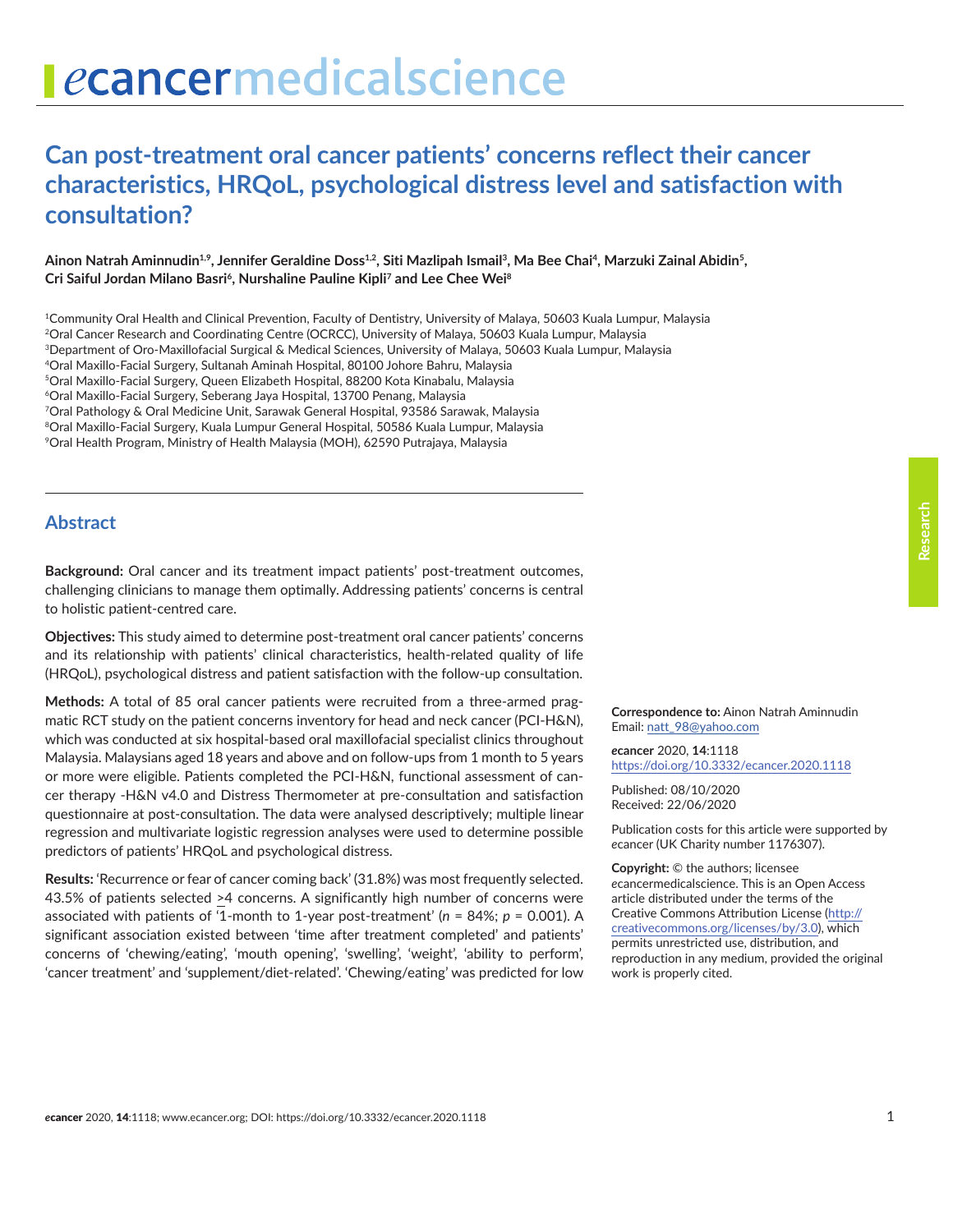**Research**

HRQoL (*p* < 0.0001) followed by 'appearance' and 'ability to perform recreation activities' (personal functions domain). Patients with high psychological distress levels were 14 times more likely to select 'ability to perform recreation activities' and seven times more likely to select 'feeling depressed'. No significant association was identified between patients' concerns and patients' satisfaction with the consultation.

**Conclusion:** Routine follow-up consultations should incorporate the PCI-H&N prompt list to enhance patient-centred care approach as the type and number of patients' concerns are shown to reflect their HRQoL and psychological distress.

**Keywords:** *patient concerns inventory (PCI), health-related quality of life, psychological distress, post-treatment, oral cancer, web-based computerised, paper version, consultation*

**TRIAL REGISTRATION**: NMRR-18-3624-45010 (IIR).

#### **Background**

The life journey of oral cancer survivors is set by challenges before and after treatment. Although oral cancer is not amongst the global leading cancers as compared to other cancers (GLOBOCAN, 2018: lung cancer, female breast cancer, prostate cancer, colorectal cancer, stomach cancer and liver cancer) [\[1\],](#page-13-0) the disfigurement and dysfunction of post-treatment of oral cancer affects the basic functional ability and causes problems with social functioning that interferes with patient's daily lives [\[2–4\]](#page-13-0). As the tongue is the most commonly diagnosed and the mainstay of treatment [\[5\],](#page-13-0) tongue resection results in impairment of speech, mastication, swallowing and breathing that significantly affect patients' quality of life besides affecting their ability to communicate [\[4\].](#page-13-0) Since oral cancer is in the head and neck region, the impact on physical changes of post-treatment is easily noticed. This physical alteration of the patient's face could lead to a life-long impact which specifically affects patients' appearance, especially amongst female patients, which has a significant impact on their psychological well-being [\[6\].](#page-13-0) The impact on patients' dentition not only affects patients aesthetically but also the main function of chewing. The inability to chew properly could lead patients to suffer malnutrition and having to be selective of their food choices [\[7\]](#page-13-0).

Apart from the impact on the patients, cancer also affects the people around them  $[8]$ . The caregivers are mainly their spouses and family members, who often feel distress, especially amongst patients at an advanced cancer stage, as the caregivers' personal daily function and social activities need to be adjusted to accommodate their caretaking duties for the patients [\[9\]](#page-13-0). Oral cancer patients at advanced cancer stage need more attention and support from family members as they are highly dependent on caregivers. Realising the importance of maintaining stable mental health to improve their quality of life, the supportive care approach has been integrated into patient management for holistic care for oral cancer patients and support for their caregivers [\[10\].](#page-13-0)

Health-related quality of life (HRQoL) improvement in long-term cancer survivors undeniably requires health and service provision that caters to the individuals' concerns. Current strategies are targeted to better improve the quality of life of oral cancer survivors, especially during the post-treatment follow-up care to increase positive outcomes and minimise knowledge gaps in cancer survivorship [\[11\]](#page-14-0).

Oral cancer patients' HRQoL outcomes are significantly associated with patient characteristics (race, gender and age), cancer characteristics (time since diagnosis, cancer stage and sites) and treatment-related characteristics (the extent of surgery, use of adjuvant chemotherapy or radiation therapy) [\[12–14\].](#page-14-0) In general, HRQoL deteriorates immediately after therapy and returns toward baseline by 1 year [\[13, 15\].](#page-14-0) Adverse HRQoL outcomes have also been associated with the existence of a feeding tube, tracheotomy and comorbid disease [\[13\]](#page-14-0).

Furthermore, patients' psychological health can also have a negative impact on their daily routines, reduce the HRQoL, increase suffering and decrease survival odds [\[16–18\]](#page-14-0). A higher level of psychological distress amongst post-treated oral cancer patients is associated with eating problems, fear of recurrence and fatigue, whereas, for younger patients with feeding tubes and having other comorbidities, staying alone and being off work caused higher levels of distress [\[19\]](#page-14-0). As such, the assessment of the psychological well-being of oral cancer patients and survivors during follow-up visits could render pertinent information for better clinical decision-making.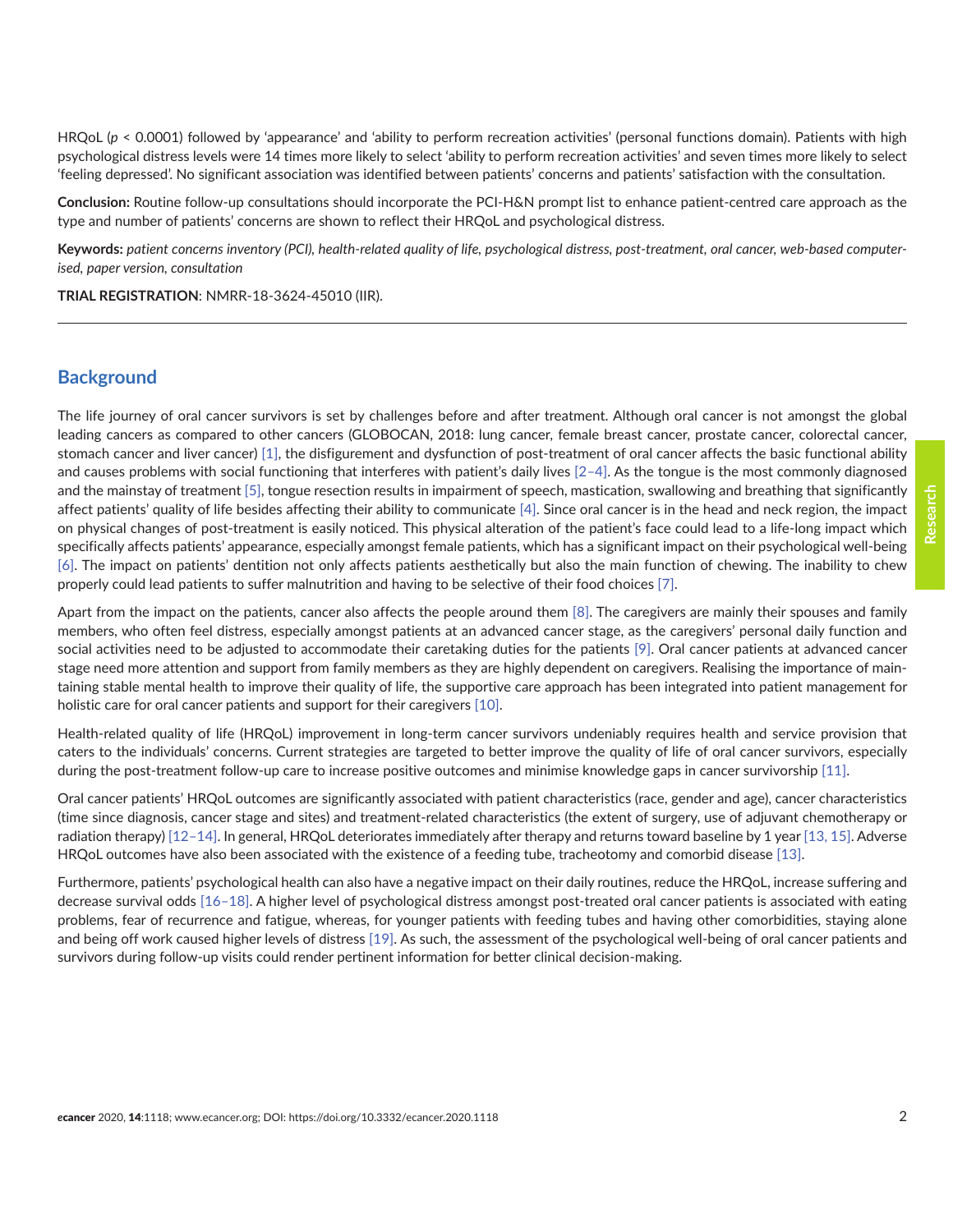Providing the best quality health care has always been a great challenge for clinicians. As the majority of patients are detected at late cancer stages (stages III and IV), patient management is more complex [\[20,](#page-14-0) [5\].](#page-13-0) With the high patient volume in hospitals, clinicians are hard-pressed to achieve optimal outcomes from their communication with patients during limited consultation sessions [\[21,](#page-14-0) [22\]](#page-14-0). Often, this results in patients' unmet needs not being addressed more so if patients are unwilling to voice their concerns due to various cultural and communication barriers [\[23–25\].](#page-14-0)

In recent years, patient-reported outcome measures (PROMs) [\[26, 27\]](#page-14-0) and question prompt lists (QPL) [\[28\]](#page-14-0) have been of increasing interest to clinicians. The premise is that the patients' experiences and concerns can be used as indicators of their overall well-being and coping ability with their disease and treatment received [\[29\].](#page-14-0) These instruments are intended to maximise overall patient outcomes at any phase of cancer management [\[26,](#page-14-0) [30\]](#page-15-0) to evaluate patients' satisfaction, improve patient-clinician communication and encourage shared decisionmaking during a consultation [\[31\].](#page-15-0) Unfortunately, most of the tools available to measure unmet needs do not cater to specific diseases which involve dental and nutritional needs. These specific needs are substantial amongst oral cancer patients as they are mostly affected due to the disease and treatment impact on their dental and eating functions. If these needs are neglected, it could lead to negative outcomes [\[27\].](#page-14-0) Currently, no other prompt list addresses dental needs except the Patient Concerns Inventory for head and neck cancer (PCI-H&N) [\[27,](#page-14-0) [32\].](#page-15-0)

Rogers, El-Sheikha and Lowe [\[32\]](#page-15-0) had initiated a PCI-H&N to be used during routine follow-up consultation. PCI-H&N is a prompt list of patient's concerns that they wished to discuss with the clinicians, and it was first introduced in the form of computer-assisted technology using a touch screen (TST) version [\[32\].](#page-15-0) PCI-H&N can be employed as an item-specific PROM [\[26\]](#page-14-0) and as a communication tool to encourage question asking, i.e., QPL [\[28\].](#page-14-0) The prompt list functions as an adjunct for more effective patient–clinician communication that acts as a guide during patient–clinician consultation, empowers shared decision-making, improves patient's satisfaction and promotes multidisciplinary care with the premise to uncover patient's unmet needs and improve patient outcomes [\[26, 29,](#page-14-0) [33\]](#page-15-0). However, environmental factors can restrict patient–clinician communication and lead to barriers in addressing patients' unmet needs. The pandemic outbreak of coronavirus disease in 2019 (COVID-19) has created a need for new norms of patient approach as the usual face-to-face consultation between patient-clinician at clinics is currently being kept to a minimum. Guided by prompt lists, clinicians are able to discuss their patients' concerns through structured telephone consultations [\[34, 35\]](#page-15-0) as a suitable alternative to ensure the continuity of holistic patient care.

In Malaysia, PCI-H&N [\[30\]](#page-15-0) had been translated and cross-culturally adapted in 2014 by Hatta *et al.* [\[34\]](#page-15-0). The present study used an adapted PCI-H&N, which is a combination of the latest version from Ghazali *et al* [\[31\]](#page-15-0) and Hatta *et al.* [\[34\].](#page-15-0) The list of concerns is further described in the 'Study instruments' section. The present study utilised two versions, namely, paper and a computerised web-based version.

To date, assessing post-treatment oral cancer patients' concerns, HRQoL and psychological distress is not routinely incorporated as a part of the follow-up consultation protocol in Malaysia. This exclusion is because most HRQoL and psychological questionnaires are time-consuming and tedious [\[37\]](#page-15-0). Incorporating the PCI-H&N in routine post-treatment follow-up consultation sessions in oral maxillofacial specialist (OMFS) clinics throughout Peninsular Malaysia, Sabah, and Sarawak could potentially help to address post-treatment oral cancer patients' unmet needs. The inclusion will ensure a patient-centred management approach with enhanced patient–clinician communication, thus contributing to patients' improved HRQoL and psychological distress levels.

This study aimed to determine whether post-treatment oral cancer patients' concerns could reflect their cancer characteristics, HRQoL, psychological distress level and satisfaction with their consultations.

The hypothesis is that the number and type of patients' concerns can significantly discriminate cancer characteristics, HRQoL, psychological distress level and satisfaction with their consultations.

## **Materials and methods**

Ethical approval was obtained from the Medical Research and Ethics Committee of the Ministry of Health Malaysia: NMRR-18-3624-45010 (IIR), and the Medical Ethics Committee, Dental Faculty. Permission to conduct the study in multiple OMFS hospital-based clinics in Peninsular Malaysia, Sabah, and Sarawak was obtained from the Oral Health Programme, Malaysia.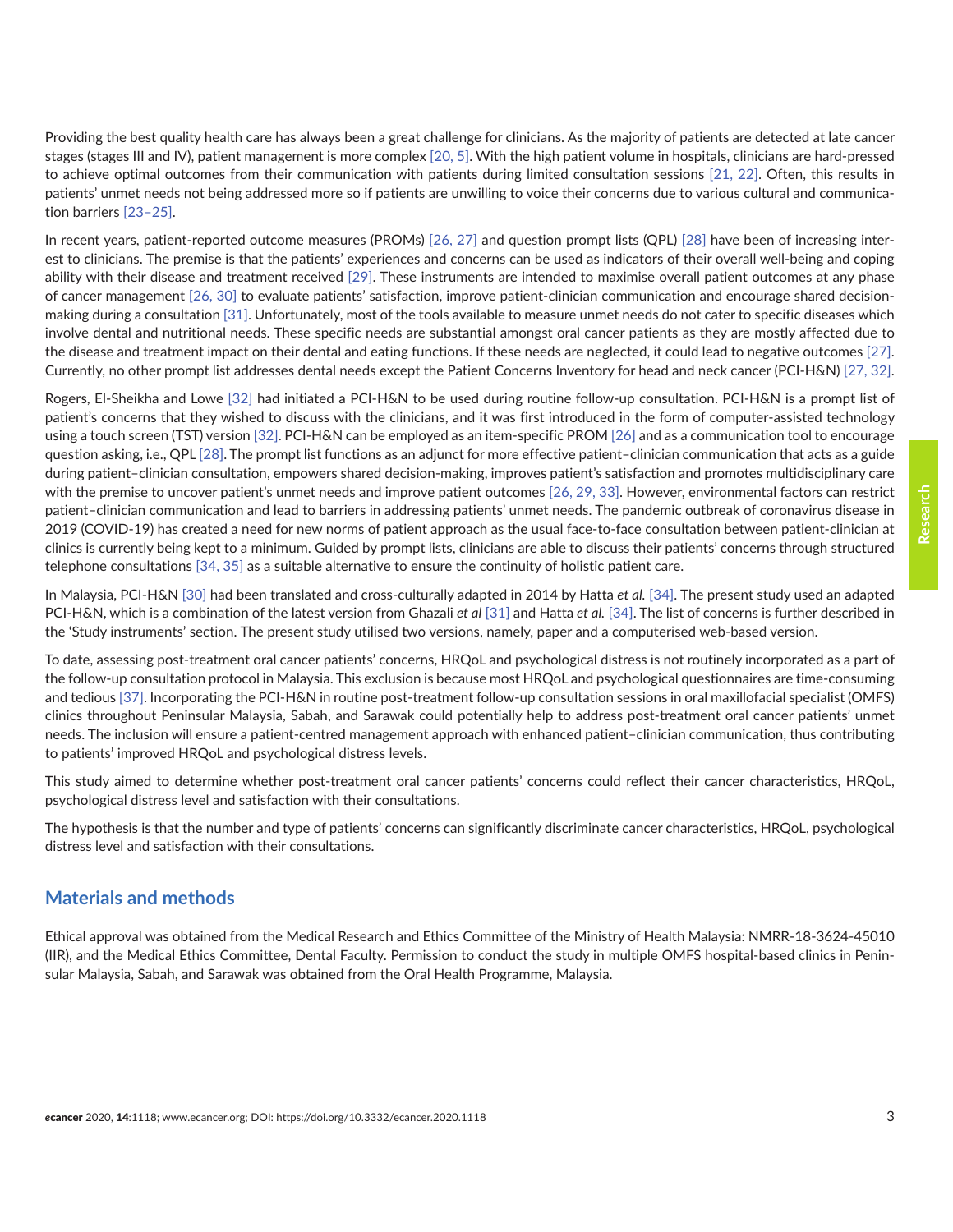## *Study design*

This study was a subset of a larger three-armed pragmatic randomised control trial (*p*RCT) assessing oral cancer patients' concerns with post-treatment outcomes of health-related quality of life (HRQoL), psychological distress and satisfaction with a follow-up consultation. In this multicentre study, a total of 123 eligible post-treatment oral cancer patients were recruited, randomised and allocated to the three study groups of paper version (*n* = 55), computerised web-based version (*n* = 30) and control group (normal consultation practice) (*n* = 38). The content of PCI-H&N is the same regardless of their two different versions (paper version and computerised web-based version). These two groups were combined for a more meaningful data interpretation in assessing the post-treatment oral cancer outcomes amongst the PCI-H&N and non-PCI-H&N used. The present study focuses only on the PCI-H&N group which addressed post-treatment oral cancer patients' concerns to determine the association of patients' concerns with the patients' clinical characteristics, HRQoL, psychological distress and satisfaction with their follow-up consultations. The study flow of patients involved in this study is shown in Figure 1.

All eligible post-treatment oral cancer patients present for their follow-up appointments from April to December 2019 were recruited in this study, and written informed consents were obtained from all enrolled patients. A pilot test and training session for participating clinicians and assistants were conducted before this study.

Patients were given a set of questionnaires consisting of the patients' profile, functional assessment of cancer therapy scale (FACT-H&N v4.0) and Distress Thermometer (DT) at pre-consultations. In addition, a satisfaction questionnaire was given to patients after they had completed their consultations with the clinicians.



**Figure 1. Post-treatment oral cancer patients involved in this paper (***n* **= 85).**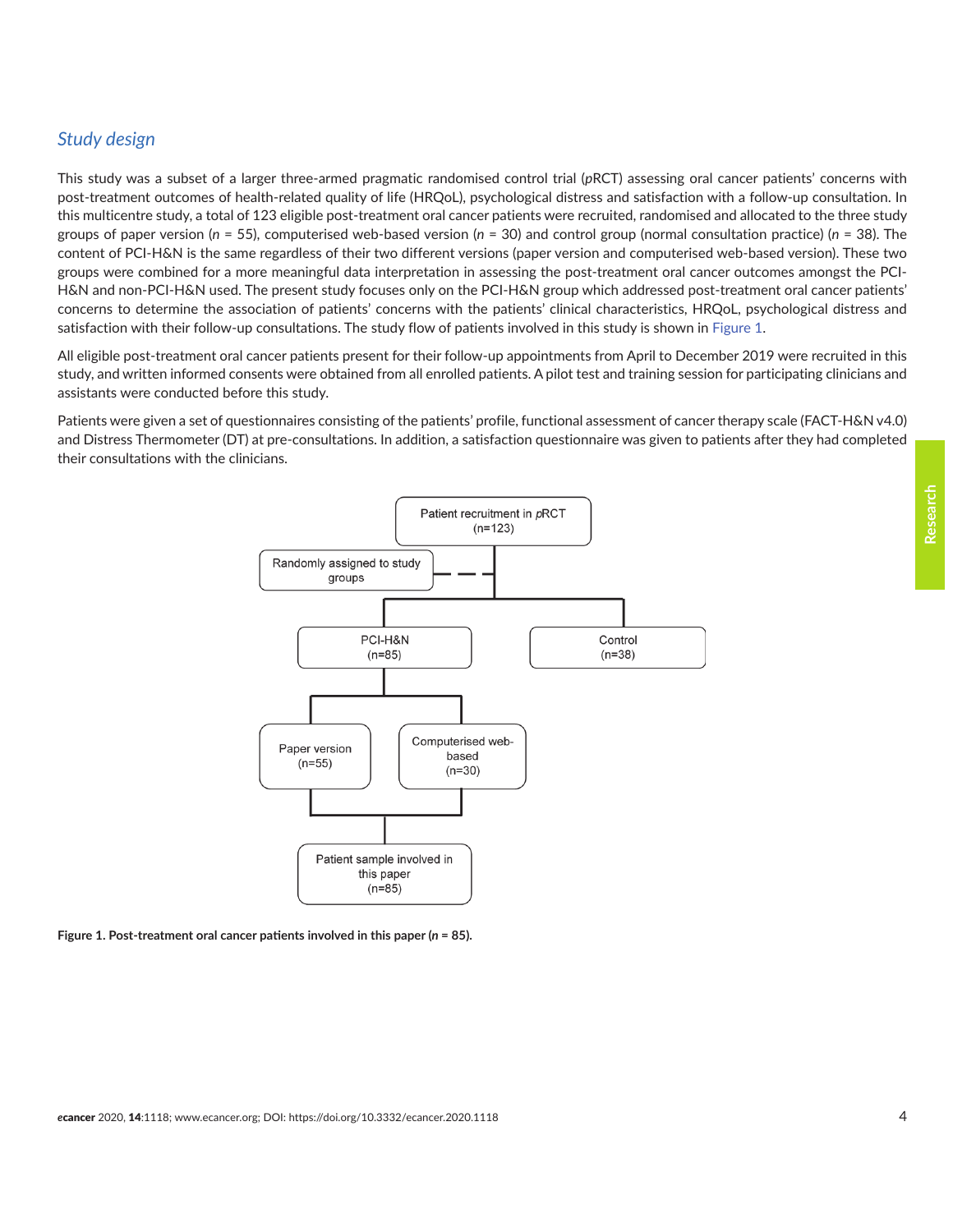# *Study sample*

The target study population was follow-up post-treatment oral cancer patients from six identified hospital-based OMFS clinics (five government hospitals and one institutional hospital). These study sites were selected as they are the leading tertiary referral centres for oral cancer in Malaysia. Eligible patients were (i) Malaysians aged 18-year old and above, (ii) post-treatment oral cancer patients who had completed their oral cancer treatment (surgical/radiotherapy/chemotherapy or combination) at least 1 month earlier and (iii) those under routine follow-up in the identified hospitals. Patients were excluded if they (i) had known psychiatric or mental condition, (ii) had a recurrence of oral cancer during the data collection period and (iii) were unaccompanied and had significant difficulty in hearing, reading or speaking.

## *Study instruments*

Three patient self-administered questionnaires (with assistance when needed) and a PCI-H&N were used in this study besides the questionnaire of patients' profiles (gender, age, ethnicity and religion, marital status and education level, cancer sites, staging, types of treatment and time after treatment completed). The four instruments used in this study are further described in the following sections.

#### (1) Patient concerns inventory head and neck (PCI-H&N)

This questionnaire consists of 52 patient concerns grouped into seven domains (i) physical status (23 items), (ii) personal functions (six items), (iii) treatment-related (six items), (iv) social care and social well-being (seven items), (v) economic status (one item), (vi) emotional status (eight items) and (vii) spiritual well-being (one item). It was adapted from Hatta *et al*'s list of 43 items [\[36\]](#page-15-0) (cross-culturally adapted to Malaysia) with an additional nine items from Ghazali *et al* [\[33\]](#page-15-0) (i.e., 'breathing', 'coughing', 'carers', 'dependant/children', 'home care/district nurse', 'coping', 'self-esteem', 'fear of adverse events' and 'mood').

The final prompt list was face and content validated (by a public health specialist and an OMFS specialist) and translated into the Malay language using the forward- and back-translation method. This instrument was administered into two versions, either the paper version or the computerised web-based version using a touch screen tablet.

(2) Functional assessment of cancer therapy scale (FACT-H&N v4.0) Questionnaire

A validated and cross culturally adapted Functional Assessment of Cancer Therapy Scale (FACT-H&N v4.0) [\[38\]](#page-15-0) was used to measure patients' health-related quality of life. FACT-H&N v4.0 consists of six domains with 49 self-reported questions using the 5-point Likert scale (not true at all, somewhat true, quite true, true and very true). The domain categories are (i) physical condition (PWB), (ii) social/family relationship (SWB), (iii) emotional well-being (EWB), (iv) personal functions (FWB), (v) head and neck subscale questions and (vi) Malaysian-added questions (MAQ). All the questions are related to patients' experience for the past 7 days. A general question on patients' self-rated overall HRQoL and a transition judgement question (on patients' self-rated change in HRQoL of the current visit compared to the previous visit) was incorporated at the end of this questionnaire. Scoring was based on the FACT scoring guideline [\[38\]](#page-15-0). In this study, the question on sexual relationships (GS7) was excluded due to meagre response, and the question on betel quid chewing habit (MQ6) from the additional set of Malaysian-added questions was also excluded as it is related to risk habit practice. The total HRQoL score used for data analysis was the FACT-H&N-MAQ total score.

#### (3) DT questionnaire

DT is a single-item instrument to measure distress and depression experienced amongst patients for the past 7 days and had been culturally adapted and validated for the Malaysian population [\[39\].](#page-15-0) DT consists of two sections, i.e., a visual analogue scale and a checklist of problems experienced in the past 7 days. This study adopted a cut-off point of 4 as suggested by Yong *et al.* [\[38\]](#page-15-0) and Ghazali *et al.* [\[40\].](#page-15-0) Groups were categorised as 'low risk' (score 0–3) and 'at risk' (score 4–10).

#### (4) Patients' satisfaction questionnaire

A set of questions regarding the patient's satisfaction with the quality of the consultation session was adapted from the literature review and previously validated questionnaires [\[41–44\]](#page-15-0). The final questionnaire consisted of seven self-rated statements with a 5-point Likert scale response option of very satisfied, satisfied, neither, dissatisfied and very dissatisfied and two open-ended questions. This questionnaire was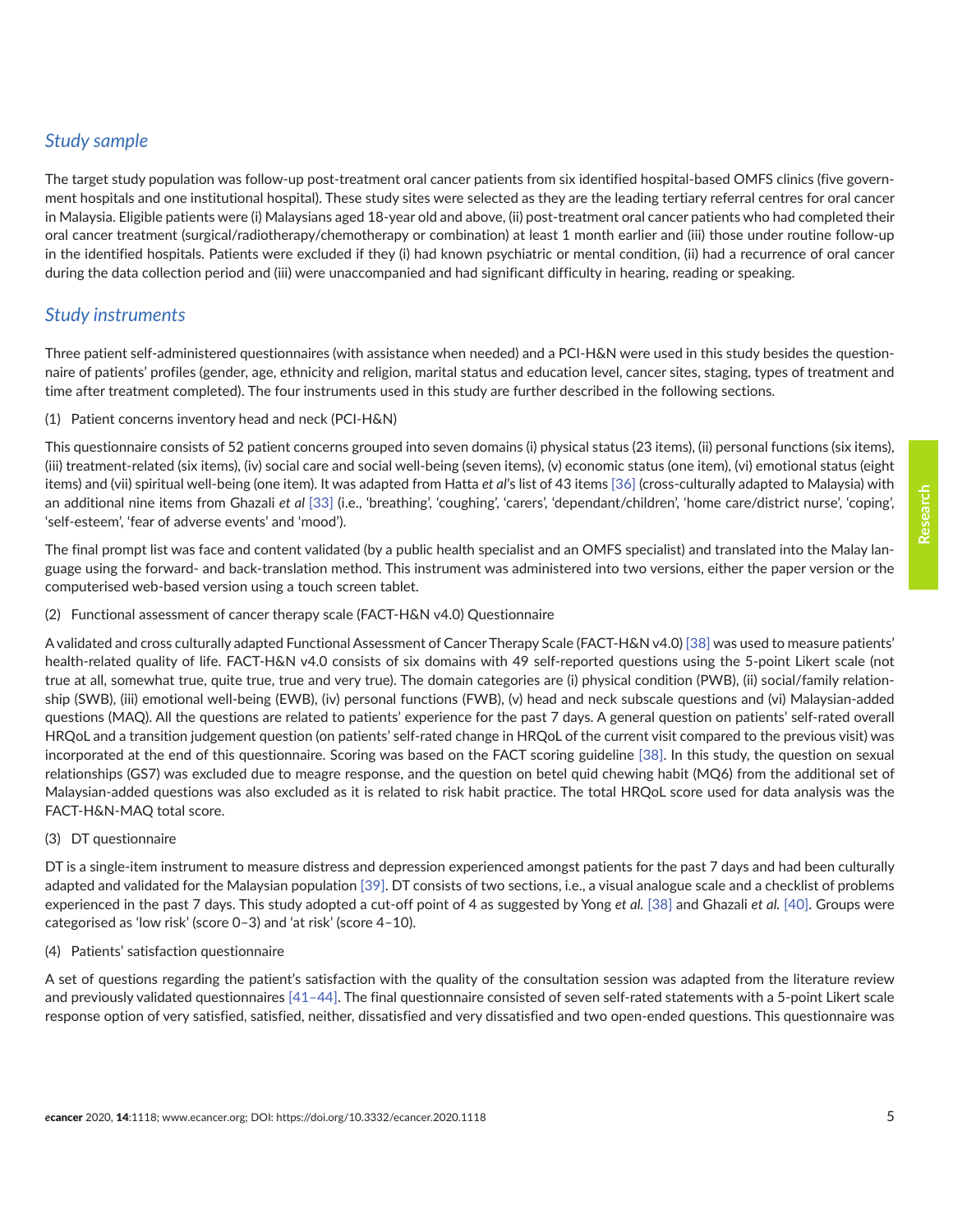face and content validated and forward- and back-translated into the Malay language, and its reliability was assessed during the pilot test (Cronbach's *α* = 0.83).

#### *Data analysis*

The analysis was carried out using the IBM statistical package for the social sciences (SPSS) 20.0, and the statistical significance level was established at *p* < 0.05. Pearson Chi-square, Fisher's exact test, Mann–Whitney test and an independent sample *T*-test were used accordingly to analyse the patients' profile and the association between PCI-H&N (by scores and by domains) and the (i) patients' profile, (ii) HRQoL, (iii) psychological distress and (iv) patients' satisfaction with their follow-up consultations. Multilinear regression and multivariate logistic regression analyses were performed to determine possible predictive concerns associated with patients' HRQoL and psychological distress levels.

#### **Results**

A total of 102 post-treatment oral cancer patients have presented for follow-up appointments at the six OMFS clinics. Of these, 17 patients did not agree to participate in this study rendering a response rate of 83% (*n* = 85/102).

Eighty-five post-treatment oral cancer patients were recruited on their follow-up appointment days into the two study groups who used PCI-H&N (paper version and computerised web-based version). Females (61.2 %) and Malay (42.4%) were predominant, and the mean (SD) age for patients in this study was 58.9 (SD = 12.8) years. The most-reported sites of the primary cancer were tongue (*n* = 49) followed by buccal mucosa (n = 12) and lips (n = 7). Patients were mostly diagnosed at the early stage of cancer, with 37.6% in stage 1 and 29.4% in stage 2. More than half (52.9%) had both surgery and adjunct treatment (radiotherapy with/without chemotherapy), and almost 46% had surgery only. Most patients in this study were at their post-treatment follow-up from more than 1 year until <3 years (41.8%) and more than 1 month-1 year (28.4%), with the overall sample range of 1 month until 15 years after completing treatment.



**Figure 2. Boxplot of a numbrs of patients' concern by HRQoL quartile (***n* **= 85).**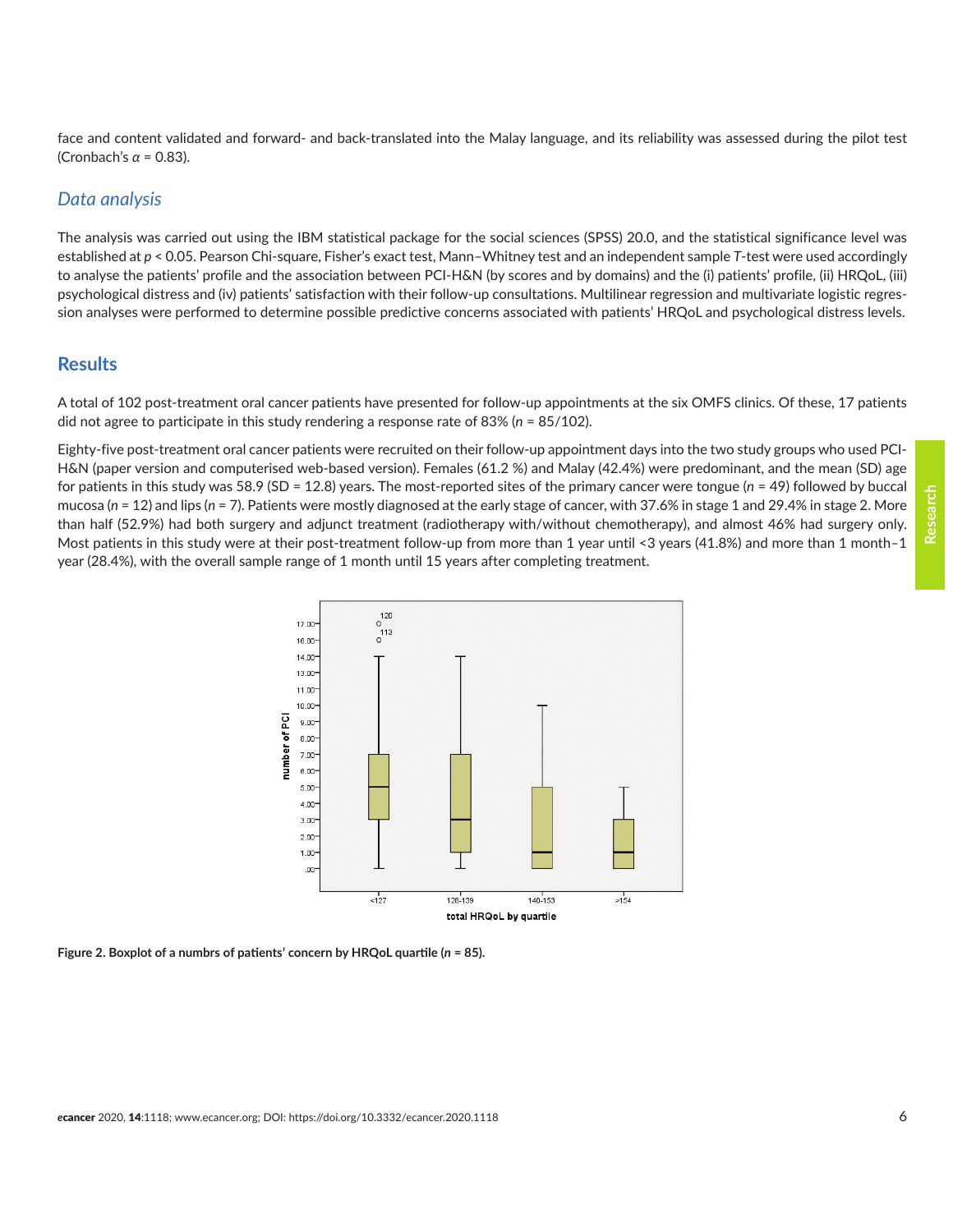In this study, patients' concerns from both PCI-H&N versions were grouped for more meaningful data interpretation. The physical status domain (*n* = 59) was highly selected amongst post-treatment oral cancer patients, followed by emotional status (*n* = 36), cancer treatmentrelated (*n* = 23), personal functions (*n* = 22), social care and social well-being (*n* = 7), economic status (*n* = 6) and spiritual well-being (*n* = 1).

Most frequently selected by the patients (Figure 3) in descending order were 'recurrence or fear of cancer coming back' (31.8%), issues of their 'dental problems' (24.7%), 'chewing' (21.2%), 'dry mouth' (21.2%) and 'sore mouth' (16.5%). On the contrary, the least selected concerns were 'mood swings', 'spiritual/religious aspects', 'relationships issues', 'carers′ aspects' and 'vomiting/sickness' (1.2%, respectively). Items not selected at all by any of the patients included 'PEG tube', 'sexuality/intimacy' and 'lifestyle'. The median (IQR) number of the PCI-H&N items selected was three (1–5.5), ranging from zero to 17 items. This study showed that 23.5% of the patients did not select any items, 33% selected one to three items, and 43.5% selected four or more concerns.

The Pearson Chi-square test and independent sample *T*-test were both used to analyse the association between the number of patient's concerns with the patient's sociodemographic background. However, there were no significant findings.

'Time after treatment completed' (patient cancer characteristic) was significantly associated (*p* < 0.001) with the number of concerns selected. This study suggested that a high number of concerns were associated with the earlier phase of post-treatment because a significant 84% amongst the 1-month until 1-year post-treatment patients had a high number of concerns selected, whereas fewer issues of concerns (0–3 concerns) were selected by 75% of those who had completed treatment 3–5 years ago.

Three of the seven domains were significantly related with the 'time after treatment completed' as shown in Table 1 [physical status (*p* < 0.001), personal functions (*p* < 0.05) and treatment-related (*p* < 0.001) domains]. These patients' specific concerns, i.e., 'chewing/eating', 'mouth opening', 'swelling', 'weight', 'ability to perform daily routines', 'cancer treatment' and 'health supplement/diet-related issues' were significantly associated with 'time after treatment completed'. The analysis as shown in Table 1 also suggested that the significant PCI-H&N specific concerns were highly significant amongst patients in the category of '1 month until less than 1 year' after completing treatment (Fisher's exact test, *z*-score > 1.96^). This group of patients had raised concerns on 'chewing/eating' (*n* = 10), 'recurrence/fear of cancer coming back' (*n* = 9), whereas seven had selected 'dental health/teeth', 'dry mouth', 'cancer treatment-related' and 'mouth opening' concerns.

Approximately 70% of post-treatment oral cancer patients with lower HRQoL scores (77–140) had significantly more numbers of concerns (4–17 items) and vice versa [\(Table 2](#page-8-0)) (*p*-value = 0.003 and Spearman's correlation *r* = 0.466). This study found that patients raised more concerns when they had low HRQoL scores. Figure 2 shows that a high number of patients' concerns with median (IQR) of 5 (3–7) (*n* = 23) were reported amongst those with median (IQR) HRQoL of 113 (91–125).

In terms of domain, 'patients' personal status' and 'physical functions' were significantly related. Personal functions strongly predicted patients' lower HRQoL (standardised coefficients = −0.601, *p* < 0.0001). A significant 38% variance in HRQoL score was explained by patients' personal status and physical functions domains (multiple linear regression:  $p < 0.0001$ ;  $R<sup>2</sup> = 0.393$ , adjusted  $R<sup>2</sup> = 0.338$ ,  $F(7, 77) = 7.133$ ).

However, multiple linear regression analysis on PCI-H&N specific items revealed that a significant 54% variance in patients' total HRQoL score was explained by 'chewing and eating', 'appearance' and 'ability to perform recreation activities' ( $p < 0.0001$ ;  $R^2 = 0.542$ , adjusted  $R^2 =$ 0.480, *F*(10,74) = 8.77). This analysis suggested that patients' HRQoL can be moderately predicted by 'appearance' and 'ability to perform recreation activities', with 'chewing and eating' as a stronger predictor for low HRQoL score (standardised coefficients = −0.395, *p* < 0.0001), as shown in [Table 3](#page-8-0).

At a cut-off point of four concerns, psychological distress level was not significantly associated with the number of patients' concerns (*p*-value > 0.05). This study demonstrated a higher proportion of patients with low-risk psychological distress levels regardless of the number of concerns selected.

Oral cancer patients' emotional status was the only predictor in the PCI-H&N domains that were significantly related to their DT level. This study suggested that the probability of patients with a higher tendency of psychological distress (DT > 4) was 24% more if they had emotional concerns. Other PCI-H&N domains did not demonstrate any significant association with DT levels.

In terms of specific concerns selected, patients who selected 'ability to perform recreation activities' and 'feeling depressed/sad' (multivariate logistic regression: seven and 14 times respectively) were more likely at the risk of psychological distress than patients who selected other PCI-H&N items [\(Table 4](#page-9-0)). Statistical assumptions of multicollinearity had suggested that multicollinearity was a possible issue with *p* < 0.05 and Pearson's *r* < 0.80.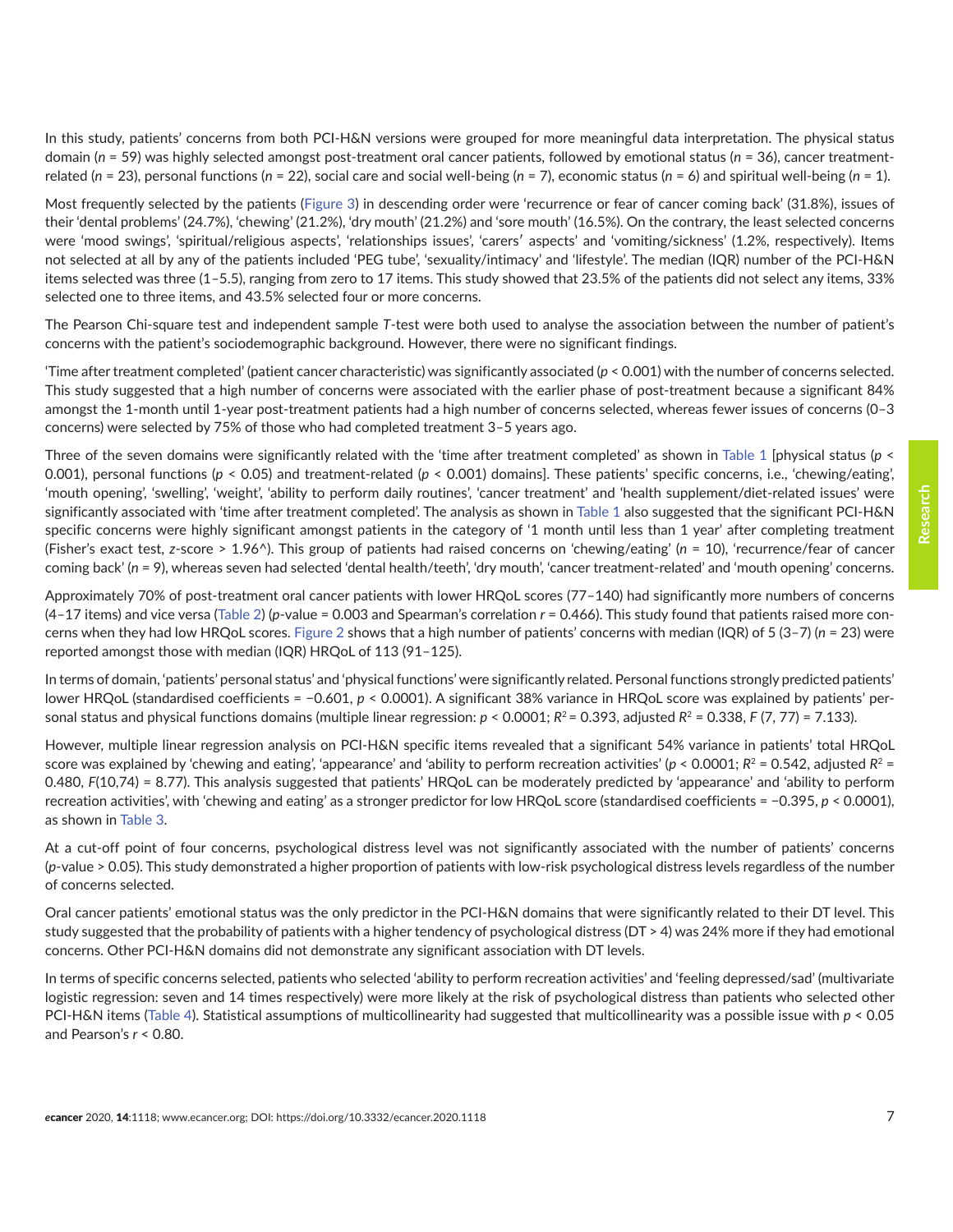

**Figure 3. Post-treatment oral cancer patients' concerns.**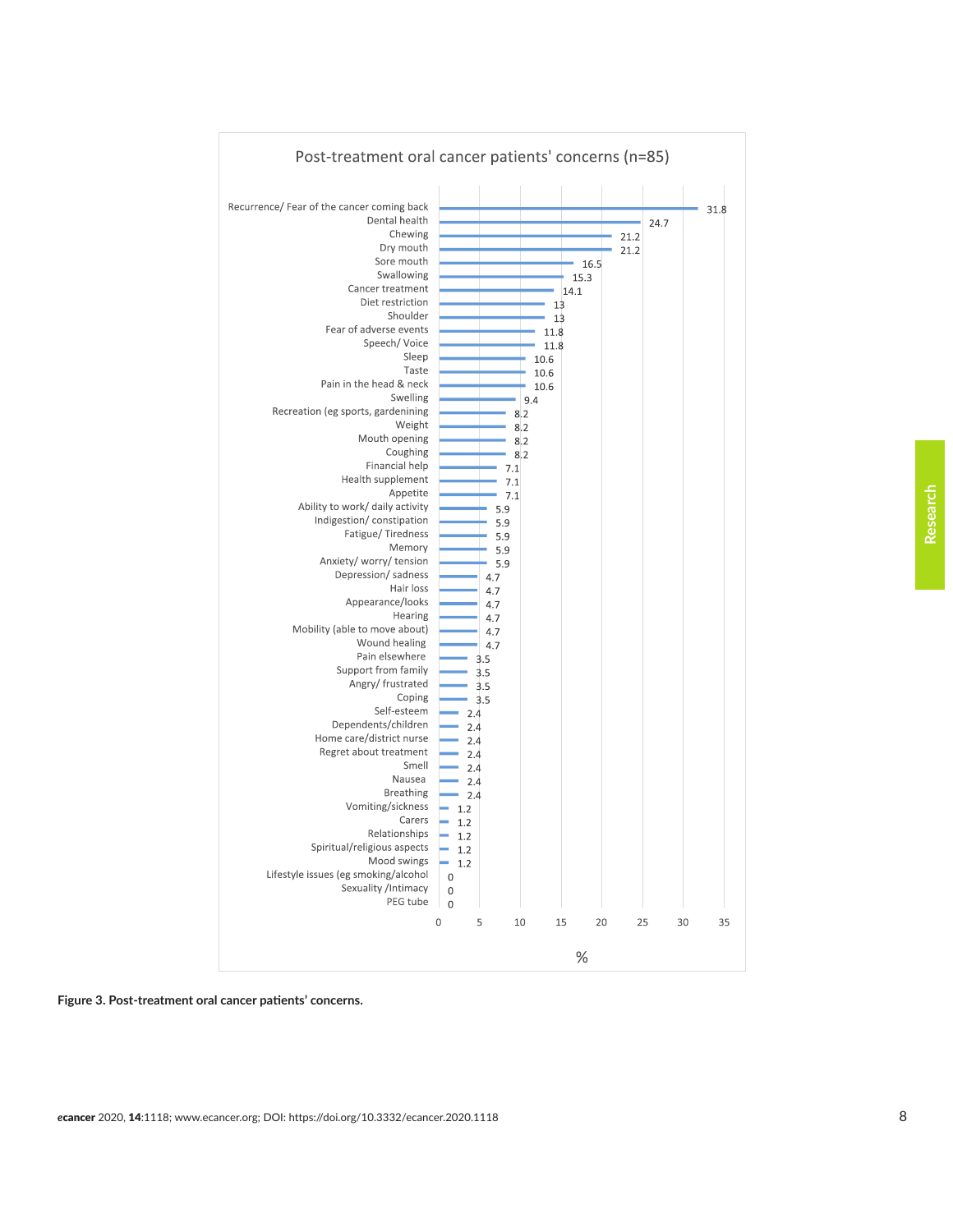<span id="page-8-0"></span>**Table 1. Significant association between cancer characteristic ('time after treatment completed') and PCI-H&N items selected (***n* **= 85).**

| 'Time after treatment<br>completed' | Physical status domain<br>(p < 0.001) |                           |                             |                    | <b>Personal function</b><br>domain ( $p < 0.05$ ) | Treatment-related domain<br>(p < 0.001) |                                         |
|-------------------------------------|---------------------------------------|---------------------------|-----------------------------|--------------------|---------------------------------------------------|-----------------------------------------|-----------------------------------------|
|                                     | <b>Chewing/Eating</b><br>$(n;\%)$     | Mouth opening<br>$(n;\%)$ | <b>Swelling</b><br>$(n;\%)$ | Weight<br>$(n;\%)$ | Ability to perform<br>$(n;\%)$                    | Cancer<br>treatment<br>$(n;\%)$         | Supplement/<br>diet related<br>$(n;\%)$ |
| 1 month till less than 1 year       | $10(11.8)^{^}$                        | $6(7.1)^{^}$              | 5(5.9)                      | $4(4.7)^{^}$       | $5(5.9)^{\wedge}$                                 | $7(8.2)^{^}$                            | $4(4.7)^{^}$                            |
| 1 year till less than 3 years       | 3(3.5)                                | 0                         | 0                           | 0                  | 0                                                 | 2(2.4)                                  | 0                                       |
| 3years till less than 5 years       | 0                                     | 1(1.2)                    | 0                           | 1(1.2)             | $\Omega$                                          | 0                                       | 0                                       |
| 5 years and more                    | 2(2.4)                                | 0                         | 1(1.2)                      | $\Omega$           | $\Omega$                                          | $\mathbf 0$                             | 0                                       |
| p-value                             | 0.003                                 | 0.002                     | 0.013                       | 0.021              | 0.005                                             | 0.015                                   | 0.015                                   |

Statistical analysis: Fisher's exact test, *z*-score > 1.96^.

| Table 2. Numbers of patients' concerns based on their HRQoL, psychological distress and satisfaction with consultation. |  |
|-------------------------------------------------------------------------------------------------------------------------|--|
|-------------------------------------------------------------------------------------------------------------------------|--|

|                           | <b>Total HROoL</b>           |                                |                      | <b>Psychological distress</b> | Satisfaction with consultation          |                                                   |
|---------------------------|------------------------------|--------------------------------|----------------------|-------------------------------|-----------------------------------------|---------------------------------------------------|
| Numbers of PCI selected   | Low<br>$(77 - 140)$<br>n (%) | High<br>$(141 - 167)$<br>n (%) | DT level <4<br>n (%) | DT level $> 4$<br>$n(\%)$     | Very satisfied/<br>satisfied<br>$n(\%)$ | Neither/dissatisfied/very<br>dissatisfied $n$ (%) |
| Low number<br>$(0-3)$     | 18 (37.5)                    | 30(62.5)                       | 40 (83.3)            | 8(16.7)                       | 45 (32.9)                               | 3(3.5)                                            |
| High number<br>$(4 - 17)$ | 26 (70.3)^                   | 11(29.7)                       | 27 (73.0)            | 10(27.0)                      | 34 (40.0)                               | 3(3.5)                                            |
| <i>p</i> -value           | $0.003*$                     |                                | 0.246                |                               | 0.740                                   |                                                   |

Statistical test: Pearson's chi-square; *p*-value<0.05\*; *z*-score > 1.96^

#### **Table 3. Multiple linear regression analysis of PCI-H&N items associated with patients HRQoL (***n* **= 85).**

| <b>Items</b>                                | B        | 95% CI           |          | sr <sup>2</sup> | p-value |  |  |
|---------------------------------------------|----------|------------------|----------|-----------------|---------|--|--|
| Constant                                    | 147.42   |                  |          |                 |         |  |  |
| Physical status                             |          |                  |          |                 |         |  |  |
| Chewing/Eating                              | $-20.54$ | $-31.00, -10.07$ | $-0.395$ | 0.095           | 0.000   |  |  |
| Personal function                           |          |                  |          |                 |         |  |  |
| Appearance                                  | $-28.93$ | $-45.99, -11.88$ | $-0.289$ | 0.071           | 0.030   |  |  |
| Ability to perform recreation<br>activities | $-16.80$ | $-31.09, -2.50$  | $-0.218$ | 0.034           | 0.022   |  |  |

Statistical test: Multiple linear regression; *p* < 0.05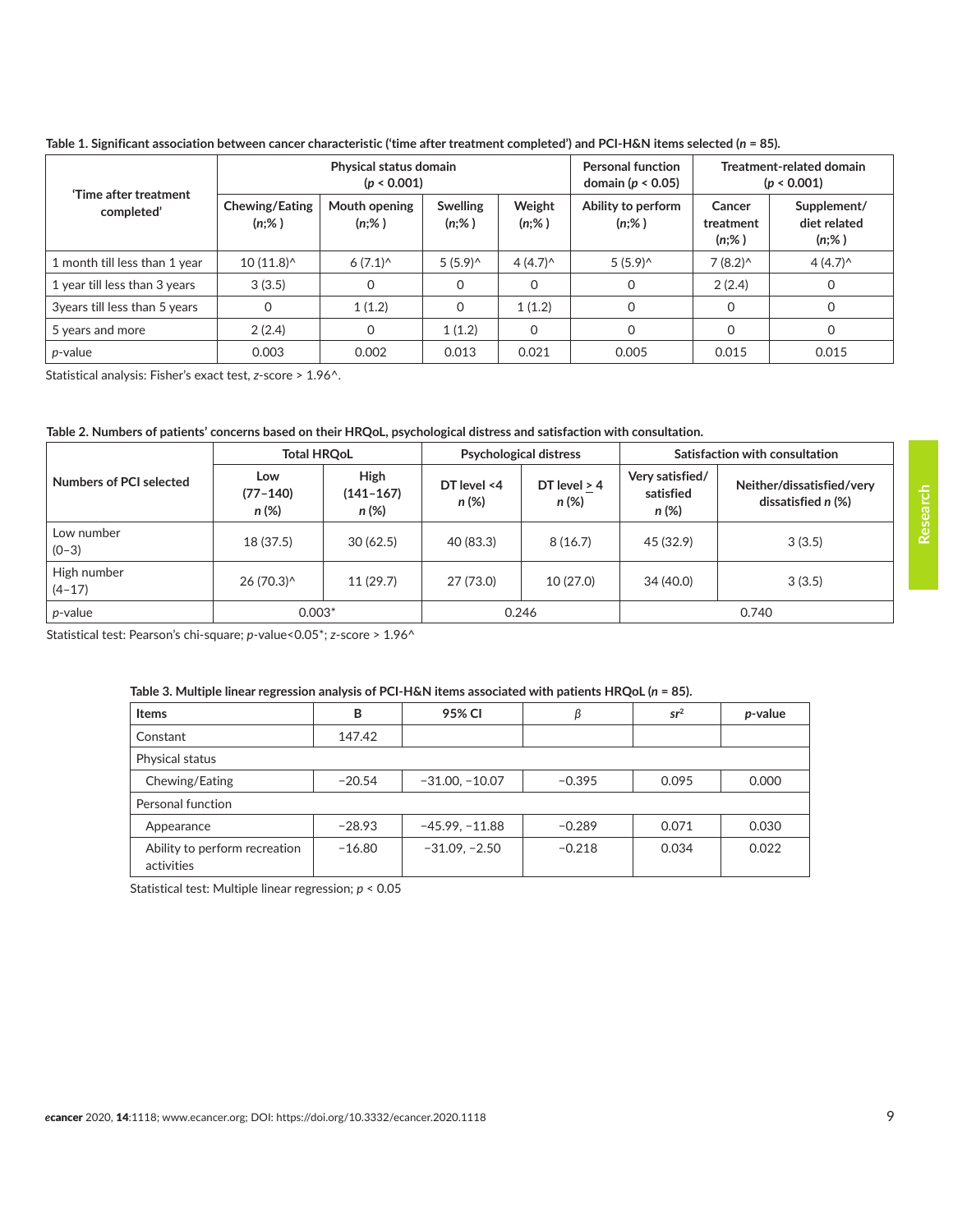| PCI-H&N items                            | Crude OR | <b>Adjusted OR</b> | 95% CI        | <i>p</i> -value |  |  |  |
|------------------------------------------|----------|--------------------|---------------|-----------------|--|--|--|
| Constant                                 | $-2.21$  | 0.11               |               |                 |  |  |  |
| Personal function                        |          |                    |               |                 |  |  |  |
| Ability to perform recreation activities | 1.95     | 7.03               | 1.161, 42.606 | 0.034           |  |  |  |
| Emotional status                         |          |                    |               |                 |  |  |  |
| Feeling depress/ sadness                 | 2.66     | 14.34              | 1.152, 178.51 | 0.038           |  |  |  |

<span id="page-9-0"></span>**Table 4. Multivariate logistic regression analysis of PCI-H&N items associated with patients' psychological distress level (***n* **= 85).**

Statistical test: Multivariate logistic regression; *p* < 0.05

No significant difference was observed between patients' satisfaction with their follow-up consultations and the number of patients' concerns selected. Nevertheless, 53% of satisfied post-treatment patients had a fewer number of concerns (0–3 items). This study showed no significant association between the PCI-H&N domains and post-treatment oral cancer patients' satisfaction with their follow-up consultations.

#### **Discussion**

To date, this is the first study conducted to determine post-treatment oral cancer patients' concerns and its relationship with patients' clinical characteristics, HRQoL, psychological distress and patient satisfaction during their follow-ups. The strengths and limitations of this study are discussed in the following sections.

This study was conducted at multiple study sites to represent patients' variation in terms of ethnicity and practices in Malaysia [\[45, 46\].](#page-15-0) Thus, the outcomes interpreted in this study are deemed to reflect the post-treatment oral cancer population throughout the country. Furthermore, the sample was drawn from a *p*RCT study of PCI-H&N, which facilitated data collection under real circumstances at the selected OMFS clinics. Patients' concerns derived from the two PCI-H&N versions were combined for a more meaningful data interpretation as the content and function of both versions are the same. This step is supported by a previous study [\[47\]](#page-15-0) and from the main unpublished *p*RCT PCI-H&N study in Malaysia.

Insights into this study's findings may be of added value to clinicians for improving their management of their post-treatment oral cancer patients. However, this study's outcomes should be interpreted within the study limitations.

The findings are limited by the small sample size, which is reflective of the low oral cancer incidence in Malaysia [\[48\].](#page-16-0) Other similar studies also reported small sample sizes [\[36,](#page-15-0) [49–51\]](#page-16-0). In a period of 8 months, only 85 eligible patients agreed to participate in the present study. Moreover, the number of patients recruited in this study was dependent on those who presented for their follow-up consultations. The majority of the non-presented patients were older age groups who depended on their carers or children to bring them to the clinics and others who chose to continue their follow-up appointments at their primary hospitals instead of the tertiary centres for logistic reasons.

Data were also obtained through self-reported questionnaires, which was another limitation in this study. A self-reported questionnaire is highly dependent on the participants' honesty in answering the questions [\[52\]](#page-16-0). Self-reported data may have resulted in some under-reporting. Proxies assisted a few patients in completing the questionnaires that may have led to information bias.

The median number of three concerns selected by patients in the present study was lower than the latest PCI variation study by Rogers *et al* [\[53\]](#page-16-0), which reported with a median (IQR) of 5 (2–10) concerns (range of 0 to 48 items) [\[53\]](#page-16-0). In addition, a lower proportion of patients in the present study selected six or more concerns compared to nearly half in the latter study [\[53\]](#page-16-0). These findings may imply that Malaysian post-treatment oral cancer patients had better post-treatment coping mechanism with a lower impact on their daily routines. Nevertheless, it could also be reflective of the conservative customs of upbringing that do not encourage sharing the worries with others, especially outsiders.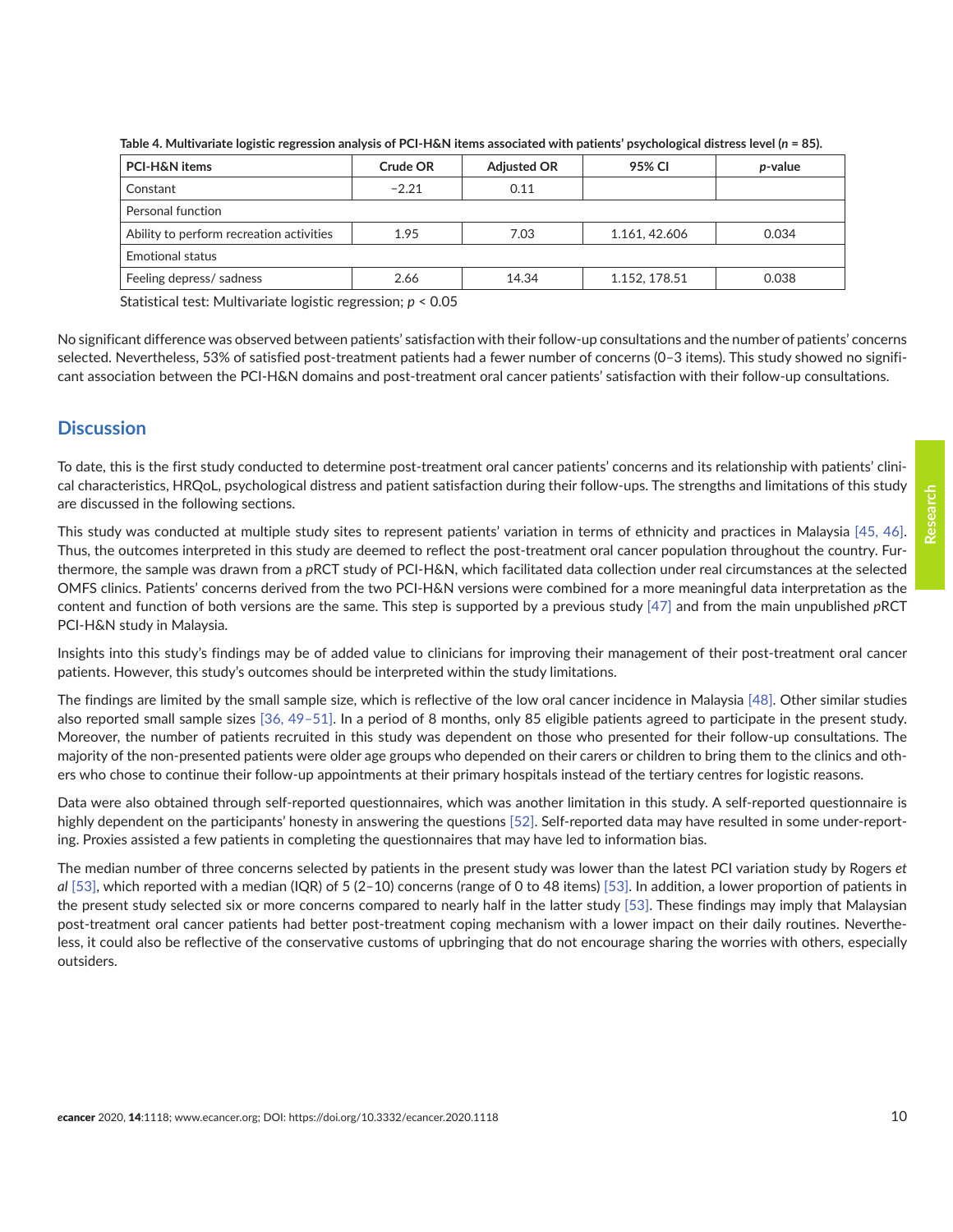Patients' concerns were mostly regarding their physical status, treatment-related issues and emotional domains, specifically on 'fear of cancer coming back', 'dental health', 'chewing', 'dry mouth', 'sore mouth', 'swallowing', 'cancer treatment', 'diet restriction', 'shoulder', 'speech/voice' or 'fear of adverse events'. These concerns concurred with other studies [\[8,](#page-13-0) [53, 54\].](#page-16-0) Although differences in the ranking order of concerns were noted in comparison with recent findings by Rogers *et al* [\[53\],](#page-16-0) dental health and oral functions constituted the six most frequent patient concerns, very much related to the early phase of post-treatment. The multidisciplinary dental team mostly manages these concerns.

Understandably, 'fear of cancer coming back' was noted as the most frequent concern amongst more than one-third of patients in both studies (Table 5). This finding implies that post-treatment oral cancer patients across different countries, regardless of ethnicity and religion, are potentially at risk of mental health issues such as 'fear of recurrence', 'distress', 'anxiety' and 'depression' [\[55\]](#page-16-0). 'Fear of cancer recurrence' is acknowledged as one of the symptoms of distress [\[56\].](#page-16-0) Based on a qualitative study amongst post-operative head and neck cancer patients, feelings of fear and anxiety were mostly due to uncertainty of the future, death, costs of treatment and operative procedures when they heard about their diagnosis [\[57\]](#page-16-0). However, it contrasts with the finding of a previous local study which reported that most frequent concerns of post-treatment oral cancer patients were of physical status (94.4%), specifically chewing (48.6%) [\[36\]](#page-15-0).

Issues such as sexuality/intimacy or lifestyles habits (smoking/alcohol) were not highlighted at all by patients presumably because these issues are more private topics, in which, perhaps, patients felt was inappropriate to discuss with their clinicians [\[32,](#page-15-0) [58\].](#page-16-0) Moreover, most clinicians tend not to address intimacy issues with patients [\[59, 60\]](#page-16-0). Although PCI-H&N is not a diagnostic tool, this prompt list could assist the clinicians to appreciate their patients' concerns or worries and further manage it with their best possible capacity [\[40\]](#page-15-0).

This study revealed a significant association between the number of PCI-H&N items selected and the 'time after treatment completed' (*p* < 0.001). This association is evident because oral cancer patients experience challenges from the time of diagnosis, through treatment, after treatment and throughout their remaining life journey [\[61\]](#page-16-0). This study observed that a significantly high number of concerns were strongly associated with patients of '1-month to 1-year post-treatment'. It concurs with a study conducted by Shunmugasundaram *et al* [\[27\],](#page-14-0) whereby patients' unmet needs are influenced by time from treatment completed amongst those in the immediate post-treatment phase as opposed to long-term survivorship. Higher unmet needs suggest that patients have more concerns that they wish to discuss during the follow-up consultation. On the other hand, fewer concerns were demonstrated amongst those who had completed treatment between 3 and 5 years. This difference could probably be that they had learned to adapt to their new situation by accepting and coping with the challenges to maintain social interaction [\[62\],](#page-16-0) and some survivors (*n* = 71%) managed to resume their life as before treatment by returning to work within 6 months' post-treatment [\[63\].](#page-16-0)

| Aminnudin et al, 2020      | %  | Rogers et al, 2019         | %  |
|----------------------------|----|----------------------------|----|
| Fear of cancer coming back | 31 | Fear of cancer coming back | 39 |
| Dental health              | 25 | Dry mouth                  | 37 |
| Chewing/eating             | 21 | Chewing/Eating             | 29 |
| Dry mouth                  | 21 | Swallowing                 | 26 |
| Sore mouth                 | 16 | Speech/Voice               | 25 |
| Swallowing                 | 15 | Dental health              | 25 |
| Cancer treatment related   | 14 | Fatigue/tiredness          | 23 |
| Diet restriction           | 12 | Salivation                 | 22 |
| Shoulder                   | 12 | Pain in head and neck      | 20 |
| Speech/Voice               | 11 | Cancer treatment related   | 20 |

**Table 5. Top 10 concerns by ranking between two studies.**

**Research**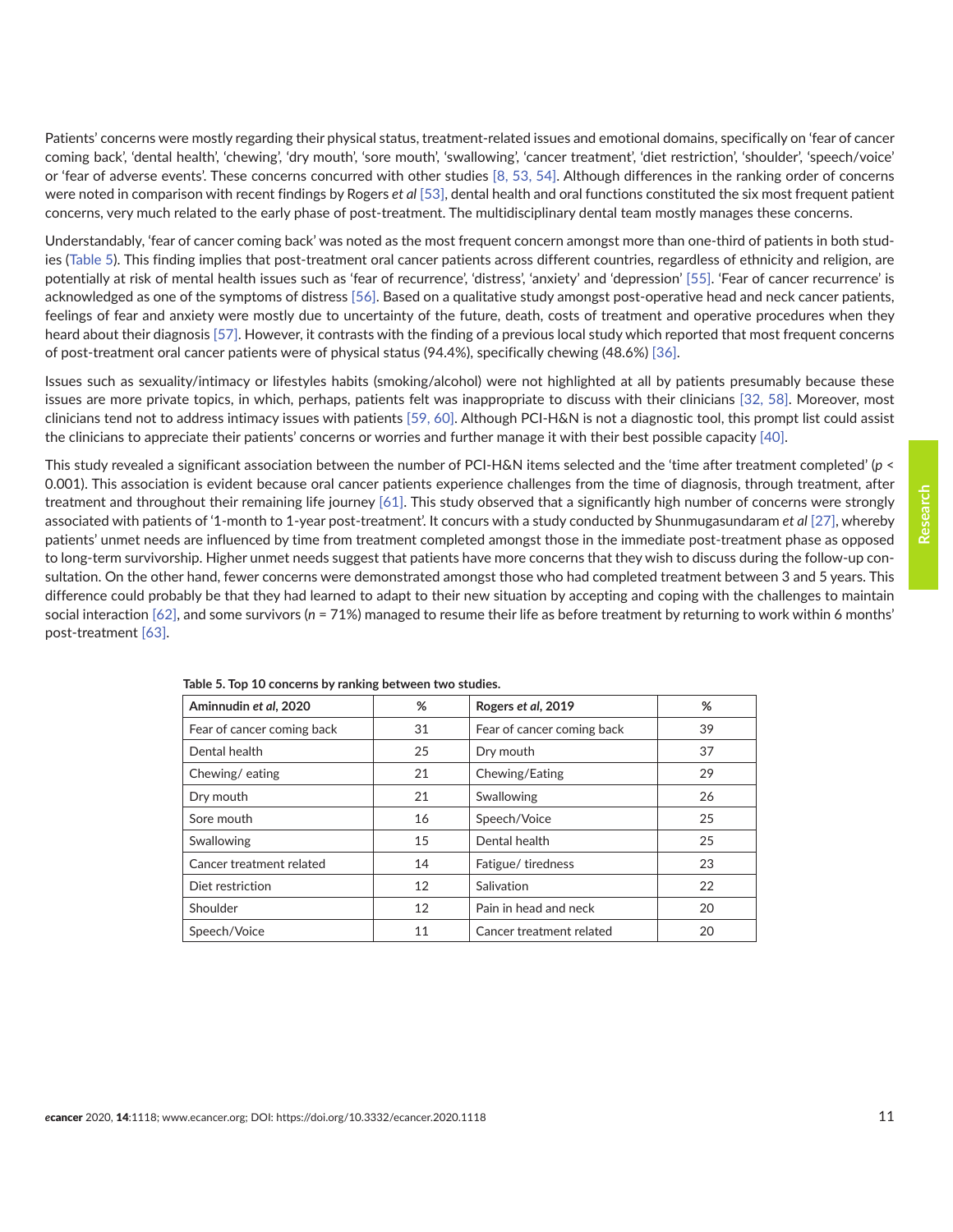'Time after treatment completed' was also significantly associated with PCI-H&N domains, mainly physical status, personal functions and treatment-related domains. These three domains were highly associated with patients at '1 month till less than 1-year post-treatment'. Those in the early recovering phase of post-treatment had mostly 'dental related issues' (eating, mouth opening), 'swelling', 'weight', 'ability to perform daily activities', 'cancer treatment-related issues' and 'health supplement or dietary' concerns. In another study, the common issues at the early stages were 'fear of recurrence', 'dental health/teeth', 'taste', 'salivation', 'chewing', 'swallowing', 'mouth opening', 'fatigue', 'sleeping', 'speech' and 'pain' [\[8,](#page-13-0) [54\]](#page-16-0). 'Time after treatment completed' was observed to be significantly related to cancer treatment-related issues (cancer treatment, regret about treatment, PEG tube, wound healing, health supplements and diet restriction). This finding is not uncommon as post-treatment oral cancer patients would have more issues about the type of treatment received. This finding concurred with the qualitative longitudinal study that reported that post-treatment patients had mostly nutritional concerns [\[64\]](#page-16-0). Almost 42% of post-treatment patients (of 5 years and more) in the present study had more than four concerns, possibly due to the cumulative effect and permanent dis-ability related to their disease and the treatment received [\[65, 66\].](#page-17-0) As such, from the point of diagnosis and throughout cancer treatment and post-treatment, using a prompt list, for example, the Patient Concerns Inventory that assists cancer patients in identifying their concerns and seeking relevant information during the consultation session would be beneficial [\[67\].](#page-17-0)

Patients' HRQoL deteriorated at immediate post-treatment and subsequently improved slowly towards baseline scores after 1 year [\[68\].](#page-17-0) This finding explained the decreasing trends of patients' concerns as they progressed in their recovery. The largest PCI study from different OMFS follow-up clinics around the world reported that a number of PCI items were strongly associated with the overall patients' QoL, whereby 25% of patients who had selected five to nine items have less than good overall QoL [\[53\]](#page-16-0).

Patients' physical domain and personal functions were significantly associated with their HRQoL. In a different study, PCI-H&N concerns were found to be reflective of patient-centred issues with a statistically significant association with social and physical domains [\[51\]](#page-16-0). Since validated HRQoL domains guided the development of this prompt list, the issues selected by patients can inevitably act as clues for clinicians to gauge their patient's HRQoL and health status without the use of a validated HRQoL questionnaire which tends to be burdensome, timeconsuming and requiring extra resources [\[37\].](#page-15-0)

Amongst the physical status and personal functions domains, 'chewing/eating' was the most substantial concern that predicted patients' HRQoL. Given this strong association and similar findings of the impact of 'chewing/eating' on HRQOL in another study [\[48\]](#page-16-0), this dental concern warrants special attention of clinicians and highlights the importance of multidisciplinary dental teams in its management.

Patients' concerns, namely 'appearance' and 'ability to perform recreation activities', were also significant predictors of post-treatment oral cancer patients' HRQoL. This result is not surprising as the majority of patients in the present study were of the younger age group who often prioritised aesthetics and fitness. Moreover, physical disfigurement caused by oral cancer and its treatment sometimes leads to lifelong impacts, notably affecting patients' appearance. In another study [\[64\]](#page-16-0), 'appearance' was highly reported amongst female patients and had a significant impact on their psychological well-being. Likewise, in the present study, females, although few in numbers, also highlighted concerns of 'appearance'.

The present study also suggested that if patients selected more than four concerns, it could indicate to the clinicians that the patients had a lower HRQoL. Improvement in managing oral cancer survivors can be achieved by continuously monitoring patients' concerns at each follow-up visit to cater to patients' individualised needs [\[69,](#page-17-0) [6\]](#page-13-0). However, more importantly, as a clinician, it can provide a better understanding of the impact of oral cancer treatment towards patients' quality of life [\[70\]](#page-17-0).

This study suggested that 'post-treatment patients' cancer staging' and 'time since completion of treatment' were associated with the risk of psychological distress although the number of concerns was not associated. Psychological distress was also found to be significantly associated with the 'emotional status' domain, which was predicted by one specific item. Although the patients in the present study mostly reported on 'recurrence or fear of cancer coming back' (emotional domain), only 'feeling depressed' was significantly associated with their psychological well-being. This finding concurred with another study that reported significance with the emotional domain, too [\[53\].](#page-16-0) Mental issues such as fear of recurrence, distress, anxiety and depression occur more frequently amongst post-treatment oral cancer patients and can be prolonged as an impact from the disease and its treatment [\[55\]](#page-16-0).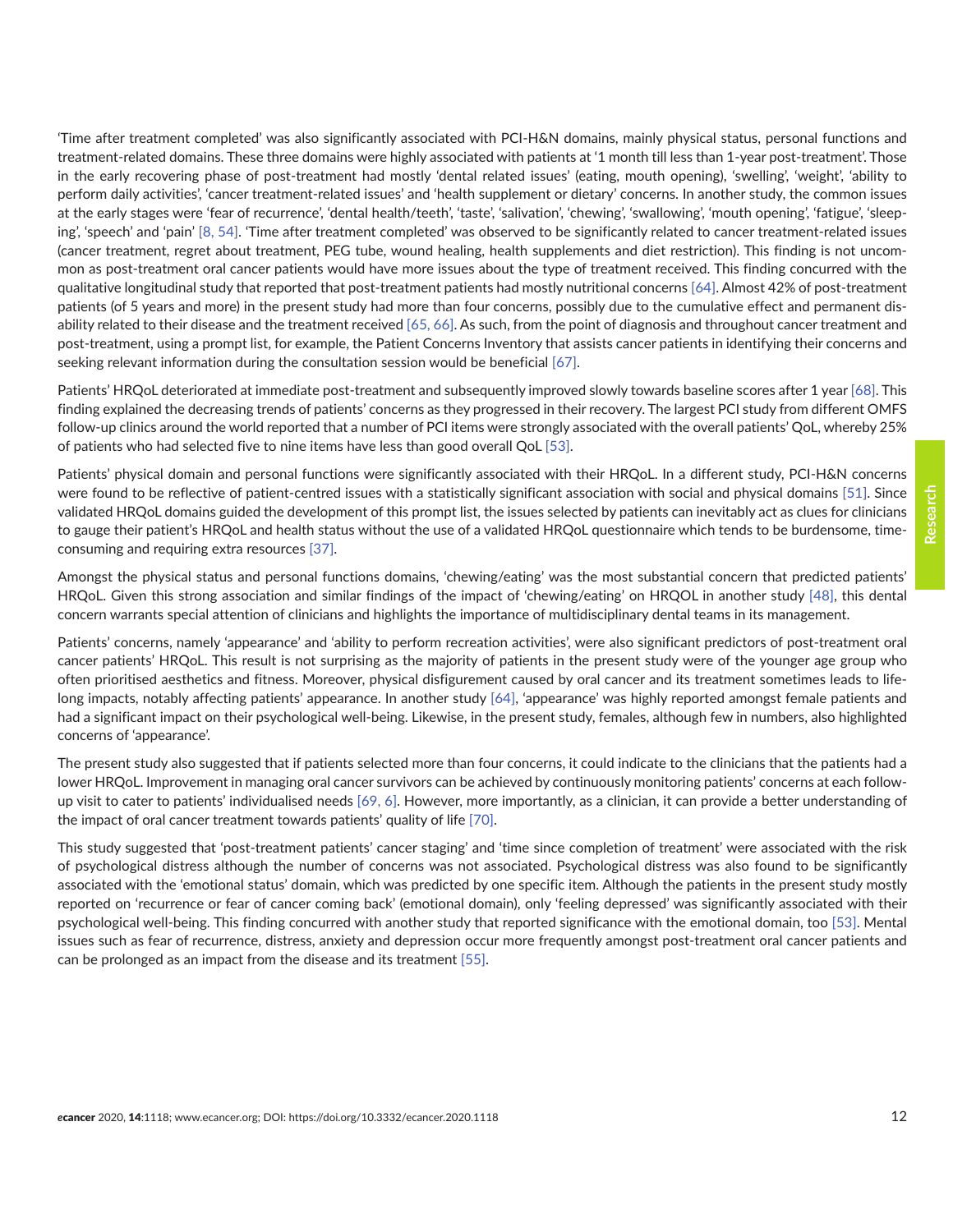Nevertheless, another study had shown a significant association between psychological distress and 'physical and functional well-being' domain [\[40\].](#page-15-0) Similarly, in the present study, patients' functional well-being was also significantly associated with psychological distress although only predicted by one specific item, namely 'ability to perform daily activities'. This outcome could reflect the differences in cultural and social norms across western and eastern populations. Other studies had reported a significant association between the patients' psychological distress and other specific items of personal functions domain: 'sleep' [\[40\]](#page-15-0), 'appearance or disfigurement' [\[66\]](#page-17-0) and 'fear of recurrence, and interference with activities' [\[71\]](#page-17-0). Furthermore, unlike in the present study, western patient populations were more likely to express a higher number of concerns, which was significantly associated with a risk of having psychological distress than eastern patients with a lesser number of concerns [\[40\].](#page-15-0)

In clinical practice in Malaysia, a DT level of four and above suggests that a patient has signs of distress, thus requiring further referral for psychiatric management [\[39\].](#page-15-0) DT questionnaire used in an earlier study revealed that the most frequent issues contributing to the risk of psychological distress were related to 'financial aspect', 'worry', 'nervousness', 'getting around' and 'sleep', whereas those who were at risk for high distress were more likely to endorse problems related to worry [\[72\].](#page-17-0) Given the significant association found between the emotional domain and specific items ('ability to perform daily activities' and 'feeling depressed') in the present study, the PCI-H&N could be used as an indicator by clinicians to detect the early signs of significant psychological distress problems with a cut-off point of more than four items [\[40\].](#page-15-0) Nonetheless, the present study observed a non-significant association between the number of concerns and psychological distress, possibly due to the small sample size, thus warranting this to be further explored in future studies. The potential of PCI-H&N to act as a screening tool should also be explored in the future, given these outcomes. Psychological issues amongst post-treatment oral cancer patients are undoubtedly relevant and universal, requiring further psychological support services [\[73\]](#page-17-0). Up until now, it is not a routine practice to assess an oral cancer patient's psychological distress level by using questionnaires on psychological health status either at the diagnosis phase or during routine post-treatment consultation. Since this study and other similar studies [\[40,](#page-15-0) [74\]](#page-17-0) have shown that post-treatment oral cancer patients can have mental health impacts, therefore, clinicians should anticipate these significant psychological distress problems before initiating oral cancer treatment. The importance of supportive care, for example, reassurance, cannot be overemphasised and may enable patients to cope with the impacts of their treatment more effectively.

Various barriers exist in establishing good patient–clinician communication, especially during follow-up consultations, which indirectly leads to patients' unmet needs not addressed, under-reporting their concerns and possibly their reluctance to share their worries [\[24, 25,](#page-14-0) [74,](#page-17-0) [75\].](#page-17-0) Patients were satisfied more when their expectations and concerns are addressed [\[76\]](#page-17-0). This factor shifts the emphasis on health providers' ability to respond to their patients' needs and preferences [\[77\].](#page-17-0)

Most of the patients in the present study were satisfied with their follow-up consultation sessions. The fact that these satisfied patients selected fewer concerns (0-3 items) and most clinicians involved in this study were the patients' regular clinicians during their routine followups could be possible reasons for this finding. Thus, it can be inferred that both patients and clinicians had developed a good rapport which meets the patients' needs [\[76\]](#page-17-0). Although not significant, it was observed that the patients were satisfied with the consultation discussions regarding their physical status and emotional domains.

## **Conclusions**

PCI-H&N is a prompt list that has the potential to be integrated routinely into clinical practice during post-treatment head and neck consultation in hospital-based OMFS clinics. Besides providing clinicians with an overview of their patients' concerns, the list could also predict their patients' health-related quality of life and psychological distress levels as a part of their oral cancer post-treatment outcomes. It seems plausible then that the success of the oral cancer treatment could be measured not only by clinical outcomes alone but also on its impact on patients' health-related quality of life, including their psychological well-being. The present study has proven, within limitations, that the simple prompt list of PCI-H&N can be used as an individualised approach to assessing patients' health-related quality of life and psychological distress in oral cancer patient post-treatment management. The variation in how PCI can be conducted to overcome any possible barriers has proven its multifunction purposes. Providing the best holistic patient-centred care will not be compromised as the prompt list can be tailored to current needs.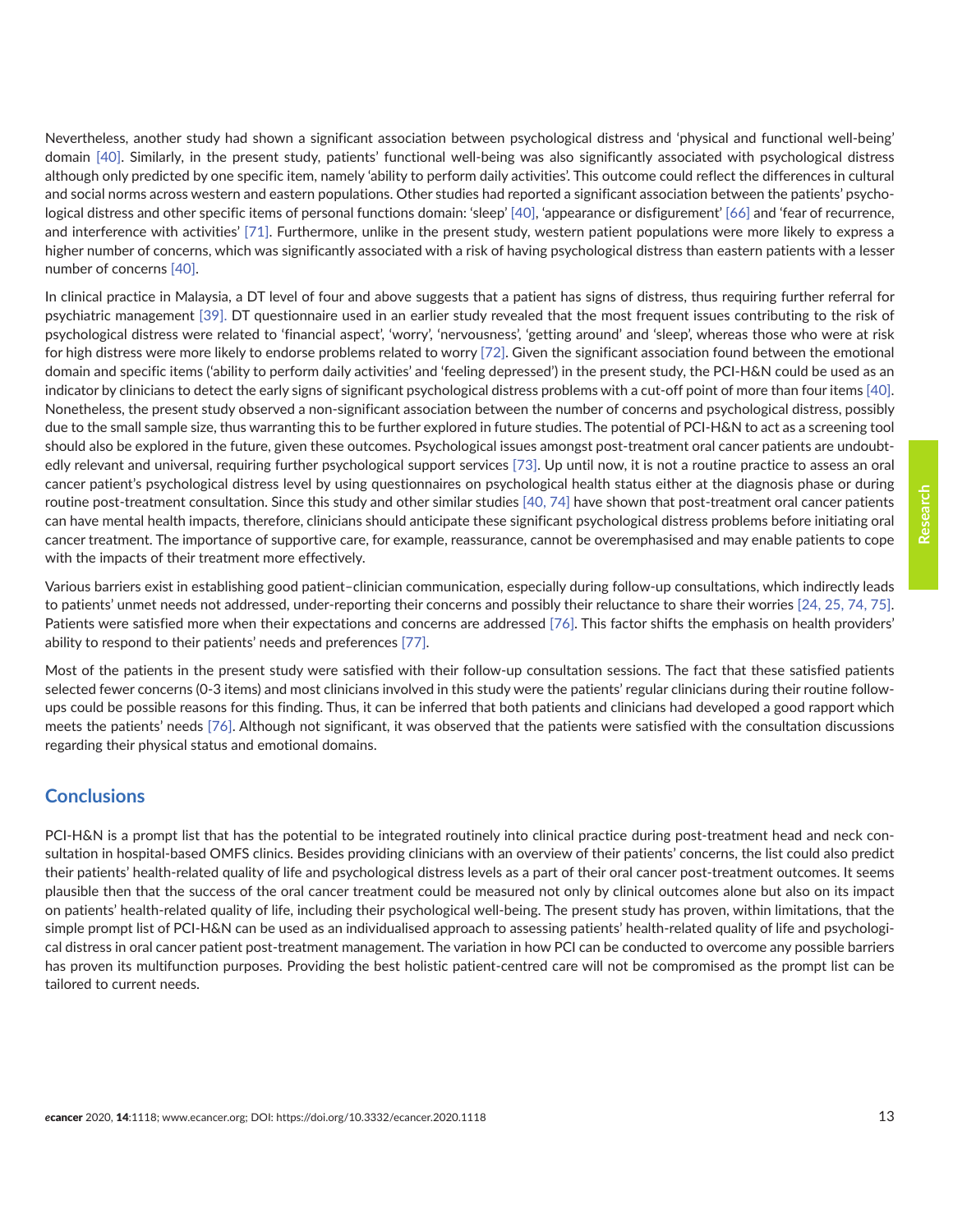<span id="page-13-0"></span>Thus, there is a potential future benefit in utilising this prompt list during post-treatment oral cancer follow-up consultations. The present study had proven, within limitations, that the simple prompt list of PCI-H&N can be used as an individualised approach to assessing patients' health-related quality of life and psychological distress in oral cancer patient post-treatment management.

# **Conflicts of interest**

The authors declare that they have no conflicts of interest.

# **Funding**

Self-sponsored.

# **Acknowledgments**

The authors would like to thank all the clinicians and dental assistants from the six OMFS clinics for their support and assistance in conducting this study and a special thanks to the Director-General of Health Malaysia for his permission to publish this article.

## **References**

- 1. Bray F, Ferlay J, and Soerjomataram I, *et al* (2018) **Global cancer statistics 2018: GLOBOCAN estimates of incidence and mortality worldwide for 36 cancers in 185 countries** *CA Cancer J Clin* **68**(6) 394–424<https://doi.org/10.3322/caac.21492> PMID: [30207593](http://www.ncbi.nlm.nih.gov/pubmed/30207593)
- 2. Baig SA, Sharma G, and Kouser F (2019) **Assessment of oral health related quality of life among oral cancer patients-an insight review** *J Dent Med Sci* **18**(12) 63–65
- 3. Chen SC, Yu PJ, and Hong MY, *et al* (2015) **Communication dysfunction, body image, and symptom severity in postoperative head and neck cancer patients: factors associated with the amount of speaking after treatment** *Support Care Cancer* **23**(8) 2375–2382 [https://](https://doi.org/10.1007/s00520-014-2587-3) [doi.org/10.1007/s00520-014-2587-3](https://doi.org/10.1007/s00520-014-2587-3) PMID: [25588576](http://www.ncbi.nlm.nih.gov/pubmed/25588576)
- 4. Terro W and St JC (2017) **Prospective, longitudinal assessment of quality of life in patients with cancer of the head and neck and their primary carers** *Brit J Oral Max Surg* **55**(6) 613–617 <https://doi.org/10.1016/j.bjoms.2017.04.004>
- 5. Balasundram S, Mustafa WMW, and Ip J, *et al* (2012) **Conservative neck dissection in oral cancer patients: a 5 year retrospective study in Malaysia** *Asian Pac J Cancer P* **13**(8) 4045–4050<https://doi.org/10.7314/APJCP.2012.13.8.4045>
- 6. Parry C, Kent EE, and Mariotto AB, *et al* (2011) **Cancer survivors: a booming population** *Cancer Epidemiol Biomarkers Prev* **20**(10) 1996– 2005<https://doi.org/10.1158/1055-9965.EPI-11-0729>PMID: [21980007](http://www.ncbi.nlm.nih.gov/pubmed/21980007) PMCID: [3422885](http://www.ncbi.nlm.nih.gov/pmc/articles/PMC3422885)
- 7. Neoh MK, Abu Zaid Z, and Mat Daud ZA, *et al* (2020) **Changes in nutrition impact symptoms, nutritional and functional status during head and neck cancer treatment** *Nutrients* **12**(5) 1225 <https://doi.org/10.3390/nu12051225>PMCID: [7282002](http://www.ncbi.nlm.nih.gov/pmc/articles/PMC7282002)
- 8. Rogers SN (2010) **Quality of life perspectives in patients with oral cancer** *Oral Oncol* **46**(6) 445–447 [https://doi.org/10.1016/j.oraloncol](https://doi.org/10.1016/j.oraloncology.2010.02.021)[ogy.2010.02.021](https://doi.org/10.1016/j.oraloncology.2010.02.021) PMID: [20308002](http://www.ncbi.nlm.nih.gov/pubmed/20308002)
- 9. Jain N (2020) **Considerations in advanced and recurrent head and neck cancer** *Head and Neck Cancer: Psychological and Psychosocial Effects* ed CE Fundakowski (Cham: Springer International Publishing) pp 157–172 [https://doi.org/10.1007/978-3-030-27881-6\\_9](https://doi.org/10.1007/978-3-030-27881-6_9)
- 10. Zainal NA, Shanmuhasuntharam P, and Doss J G (2017) **Assessment of quality of life of caregivers for oral cancer patients in the dentalfaculty of university of Malaya: a pilot study** *Int J Oral Maxillofac Surg* **46** 221 <https://doi.org/10.1016/j.ijom.2017.02.747>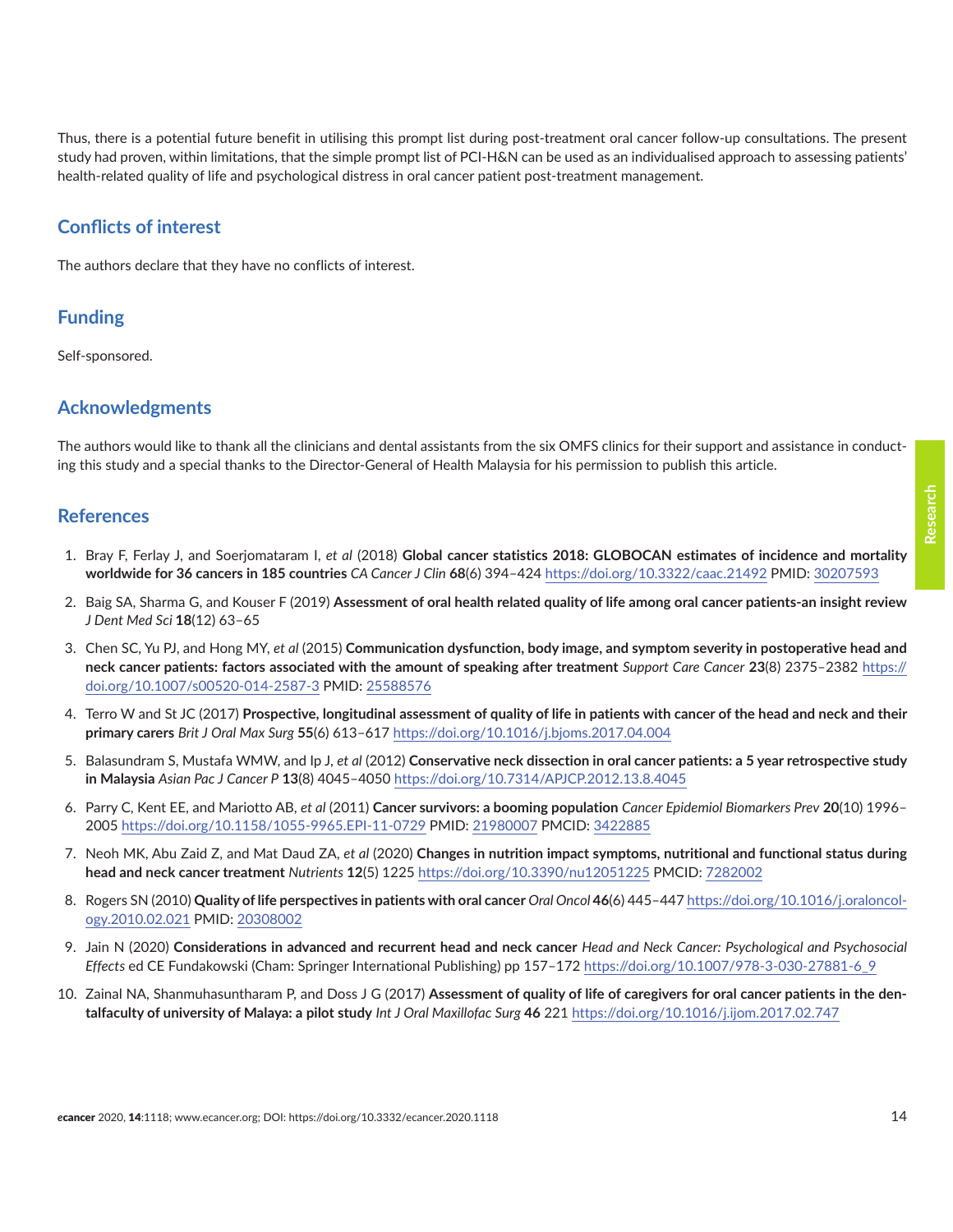- <span id="page-14-0"></span>11. Aziz NM (2007) **Cancer survivorship research: state of knowledge, challenges and opportunities** *Acta Oncol* **46**(4) 417–432 [https://doi.](https://doi.org/10.1080/02841860701367878) [org/10.1080/02841860701367878](https://doi.org/10.1080/02841860701367878) PMID: [17497308](http://www.ncbi.nlm.nih.gov/pubmed/17497308)
- 12. Terrell JE, Ronis DL, and Fowler KE, *et al* (2004) **Clinical predictors of quality of life in patients with head and neck cancer** *Arch Otolaryngol Head Neck Surg* **130**(4) 401–408 <https://doi.org/10.1001/archotol.130.4.401>
- 13. Murphy BA, Ridner S, and Wells N, *et al* (2007) **Quality of life research in head and neck cancer: a review of the current state of the science** *Crit Rev Oncol Hemat* **62**(3) 251–267 <https://doi.org/10.1016/j.critrevonc.2006.07.005>
- 14. Rogers SN (2009) **Quality of life for head and neck cancer patients–has treatment planning altered?** *Oral Oncol* **45**(4–5) 435–439 <https://doi.org/10.1016/j.oraloncology.2008.11.006> PMID: [19147394](http://www.ncbi.nlm.nih.gov/pubmed/19147394)
- 15. Bjordal K, Ahlner-Elmqvist M, and Hammerlid E, *et al* (2001) **A prospective study of quality of life in head and neck cancer patients. Part II: longitudinal data** *Laryngoscope* **111**(8) 1440–1452 <https://doi.org/10.1097/00005537-200108000-00022>
- 16. Page AE and Adler NE (eds) (2008) *Cancer care for the whole patient: Meeting Psychosocial Health Needs* (Washington DC: National Academies Press)
- 17. Kendall J, Hamann H, and Clayton S (2012) **Oncology distress screening: Distress prevalence, new standards, and implementation** *Oncol Issues* **27**(6) 22–28 <https://doi.org/10.1080/10463356.2012.11883806>
- 18. Shiraz F, Rahtz E, and Bhui K, *et al* (2014) **Quality of life, psychological wellbeing and treatment needs of trauma and head and neck cancer patients** *Brit J Oral Max Surg* **52**(6) 513–517 <https://doi.org/10.1016/j.bjoms.2014.03.019>
- 19. Wells M, Cunningham M, and Lang H, *et al* (2015) **Distress, concerns and unmet needs in survivors of head and neck cancer: a crosssectional survey** *Eur J Cancer Care* **24**(5) 748–760 <https://doi.org/10.1111/ecc.12370>
- 20. Doss JG, Ghani WMN, and Razak IA, *et al* (2017) **Changes in health-related quality of life of oral cancer patients treated with curative intent: experience of a developing country** *Int J Oral Max Surg* **46**(6) 687–698 <https://doi.org/10.1016/j.ijom.2017.02.1269>
- 21. Brandes K, Linn AJ, and Smit EG, *et al* (2015) **Patients' reports of barriers to expressing concerns during cancer consultations** *Patient Educ Couns* **98**(3) 317–322 <https://doi.org/10.1016/j.pec.2014.11.021>
- 22. Mead N and Bower P (2000) **Patient-centredness: a conceptual framework and review of the empirical literature** *Soc Sci Med* **51**(7) 1087–1110 [https://doi.org/10.1016/S0277-9536\(00\)00098-8](https://doi.org/10.1016/S0277-9536(00)00098-8) PMID: [11005395](http://www.ncbi.nlm.nih.gov/pubmed/11005395)
- 23. Ha JF and Longnecker N (2010) **Doctor-patient communication: a review** *Ochsner J* **10**(1) 38–43
- 24. Thorne S, Oliffe JL, and Stajduhar KI, *et al* (2013) **Poor communication in cancer care: patient perspectives on what it is and what to do about it** *Cancer Nurs* **36**(6) 445–453<https://doi.org/10.1097/NCC.0b013e31827eeda4> PMID: [23348667](http://www.ncbi.nlm.nih.gov/pubmed/23348667)
- 25. Rogers S, Clifford N, and Lowe D (2011) **Patient and carer unmet needs: a survey of the British association of head and neck oncology nurses** *Brit J Oral Max Surg* **49**(5) 343–348<https://doi.org/10.1016/j.bjoms.2010.06.017>
- 26. Rogers SN and Barber B (2017) **Using PROMs to guide patients and practitioners through the head and neck cancer journey** *Patient Relat Outcome Meas* **8** 133 <https://doi.org/10.2147/PROM.S129012>PMID: [29184455](http://www.ncbi.nlm.nih.gov/pubmed/29184455) PMCID: [5687779](http://www.ncbi.nlm.nih.gov/pmc/articles/PMC5687779)
- 27. Shunmugasundaram C, Rutherford C, and Butow PN, *et al* (2019) **Content comparison of unmet needs self-report measures used in patients with head and neck cancer: a systematic review** *Psychooncology* **28**(12) 2295–2306<https://doi.org/10.1002/pon.5257> PMID: [31654540](http://www.ncbi.nlm.nih.gov/pubmed/31654540)
- 28. Miller N and Rogers SN (2018) **A review of question prompt lists used in the oncology setting with comparison to the patient concerns inventory** *Eur J Cancer Care (Engl)* **27**(1) e12489 <https://doi.org/10.1111/ecc.12489>
- 29. Foster A, Croot L, and Brazier J, *et al* (2018) **The facilitators and barriers to implementing patient reported outcome measures in organisations delivering health related services: a systematic review of reviews** *J Patient Rep Outcomes* **2**(1) 46 [https://doi.org/10.1186/](https://doi.org/10.1186/s41687-018-0072-3) [s41687-018-0072-3](https://doi.org/10.1186/s41687-018-0072-3) PMID: [30363333](http://www.ncbi.nlm.nih.gov/pubmed/30363333) PMCID: [6170512](http://www.ncbi.nlm.nih.gov/pmc/articles/PMC6170512)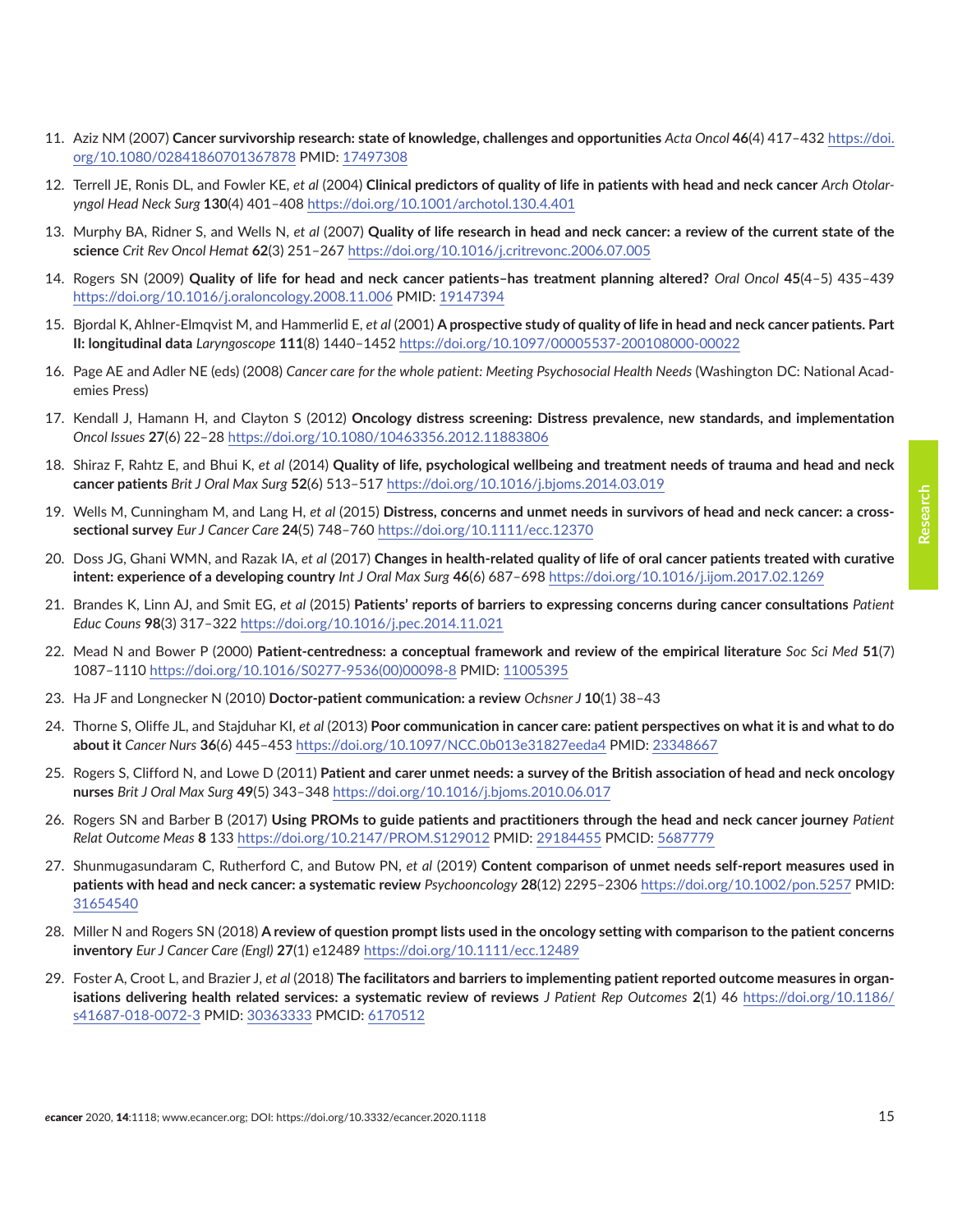- <span id="page-15-0"></span>30. Sansoni J, Grootemaat P, and Duncan C, *et al* (2014) *A Systematic Literature Review on Question Prompt Lists in Health Care (final report)* (Australia: University of Wollongong Centre for Health Service Development)
- 31. Chen J, Ou L, and Hollis SJ (2013) **A systematic review of the impact of routine collection of patient reported outcome measures on patients, providers and health organisations in an oncologic setting** *BMC Health Serv Res* **13**(1) 211 [https://doi.org/10.1186/1472-](https://doi.org/10.1186/1472-6963-13-211) [6963-13-211](https://doi.org/10.1186/1472-6963-13-211) PMID: [23758898](http://www.ncbi.nlm.nih.gov/pubmed/23758898) PMCID: [3700832](http://www.ncbi.nlm.nih.gov/pmc/articles/PMC3700832)
- 32. Rogers S, El-Sheikha J, and Lowe D (2009) **The development of a patients concerns inventory (PCI) to help reveal patients concerns in the head and neck clinic** *Oral Oncol* **45**(7) 555–561<https://doi.org/10.1016/j.oraloncology.2008.09.004>
- 33. Ghazali N, Roe B, Lowe D, and Rogers S (2015) **Patients concerns inventory highlights perceived needs and concerns in head and neck cancer survivors and its impact on health-related quality of life** *Brit J Oral Max Surg* **53**(4) 371–379 [https://doi.org/10.1016/j.](https://doi.org/10.1016/j.bjoms.2015.01.022) [bjoms.2015.01.022](https://doi.org/10.1016/j.bjoms.2015.01.022)
- 34. Kanatas A and Rogers S (2020) **The after diagnosis head and neck cancer-specific patient concerns inventory (HaNC-AD) as a pretreatment preparation aid during the COVID-19 pandemic** *Eur Arch Oto-Rhino-L* **27** 1–5
- 35. Kanatas A and Rogers S (2020) **The role of the head and neck cancer-specific patient concerns inventory (PCI-HN) in telephone consultations during the COVID-19 pandemic** *Br J Oral Max Surg* **58**(5) 497–499<https://doi.org/10.1016/j.bjoms.2020.04.010>
- 36. Hatta J, Doss J, and Rogers S (2014) **The feasibility of using patients Concerns Inventory (PCI) in managing Malaysian oral cancer patients** *Int J Oral Max Surg* **43**(2) 147–155 <https://doi.org/10.1016/j.ijom.2013.08.006>
- 37. Kanatas A and Rogers S (2010) **A systematic review of patient self-completed questionnaires suitable for oral and maxillofacial surgery** *Brit J Oral Max Surg* **48**(8) 579–590 <https://doi.org/10.1016/j.bjoms.2009.12.004>
- 38. Doss J, Thomson W, Drummond B, and Latifah RR (2011) **Validity of the FACT-H&N (v 4.0) among Malaysian oral cancer patients** *Oral Oncol* **47**(7) 648–652 <https://doi.org/10.1016/j.oraloncology.2011.04.023> PMID: [21602094](http://www.ncbi.nlm.nih.gov/pubmed/21602094)
- 39. Yong H, Zubaidah J, Saidi M, and Zailina H (2012) **Validation of Malaysian translated distress thermometer with problem checklist among the breast cancer survivors in Malaysia** *Asian J Psychiatr* **5**(1) 38–42<https://doi.org/10.1016/j.ajp.2011.12.007> PMID: [26878945](http://www.ncbi.nlm.nih.gov/pubmed/26878945)
- 40. Ghazali N, Roe B, and Lowe D, *et al* (2017) **Using the patients concerns inventory for distress screening in post-treatment head and neck cancer survivors** *J Cranio Maxill Surg* **45**(10) 1743–1748<https://doi.org/10.1016/j.jcms.2017.07.009>
- 41. Zachariae R, Pedersen C, and Christensen S, *et al* (2001) **Development of a physician-patient relationship inventory (PPRI): reliability and preliminary validity in a sample of women attending a mammography clinic** *Psychooncology* **10** S52
- 42. Sustersic M, Gauchet A, and Kernou A, *et al* (2018) **A scale assessing doctor-patient communication in a context of acute conditions based on a systematic review** *PLoS One* **13**(2) e0192306 <https://doi.org/10.1371/journal.pone.0192306>PMCID: [5821327](http://www.ncbi.nlm.nih.gov/pmc/articles/PMC5821327)
- 43. Giordano LA, Elliott MN, Goldstein E, Lehrman WG, and Spencer PA (2010) **Development, implementation, and public reporting of the HCAHPS survey** *Med Care Res Rev* **67**(1) 27–37 <https://doi.org/10.1177/1077558709341065>
- 44. Kerssens JJ, Groenewegen PP, Sixma HJ, Boerma WG, and Eijk Ivd (2004) **Comparison of patient evaluations of health care quality in relation to WHO measures of achievement in 12 European countries** *B World Health Organ* **82** 106–114
- 45. Ghani WMN, Razak IA, and Doss JG, *et al* (2019) **Multi-ethnic variations in the practice of oral cancer risk habits in a developing country** *Oral Dis* **25**(2) 447–455<https://doi.org/10.1111/odi.12995>
- 46. Maling T, Doss J, and Low W (2018) **The impact of in intervention program on oral cancer awareness and practice of preventive behaviors in high-risk indigenous community in Sarawak, Malaysia** *J Glob Oncol* **4**(Suppl 2) 10s<https://doi.org/10.1200/jgo.18.44600>
- 47. Scott B, Ghazali N, Lowe D, Bekiroglu F, and Rogers SN (2013) **The patients concerns inventory in head and neck cancer: comparison between self-completed paper and touch screen versions in the clinic setting** *Eur J Oncol Nurs* **17**(6) 863–869 [https://doi.org/10.1016/j.](https://doi.org/10.1016/j.ejon.2013.05.002) [ejon.2013.05.002](https://doi.org/10.1016/j.ejon.2013.05.002) PMID: [23732013](http://www.ncbi.nlm.nih.gov/pubmed/23732013)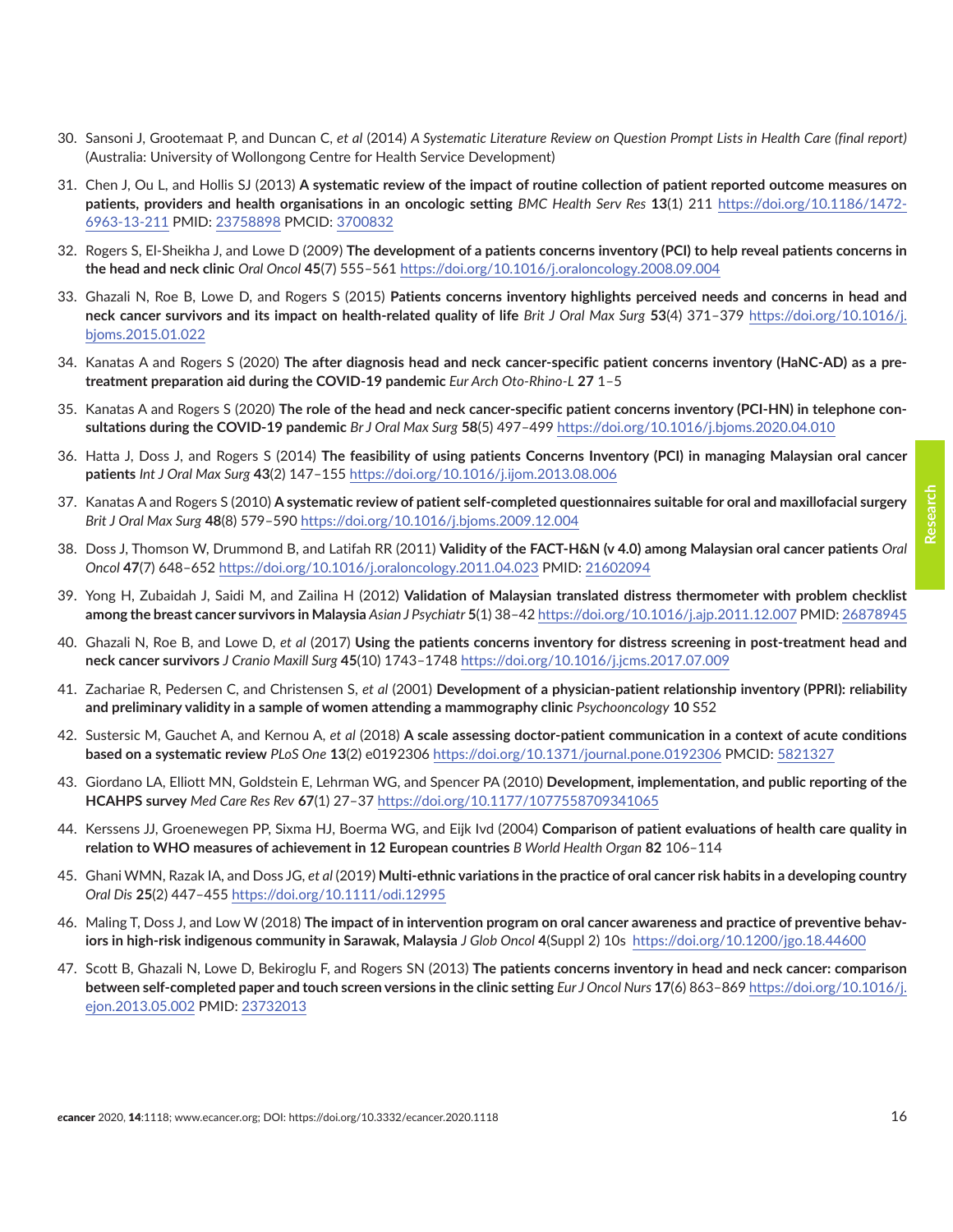- <span id="page-16-0"></span>48. Cheong SC, Vatanasapt P, and Yi-Hsin Y, *et al* (2017) **Oral cancer in South East Asia: Current status and future directions** *Transl Res Oral Oncol* **2** 2057178X17702921
- 49. Jungerman I, Toyota J, and Montoni NP, *et al* (2017) **Patient concerns inventory for head and neck cancer: Brazilian cultural adaptation** *Rev Assoc Med Bras* **63**(4) 311–319 <https://doi.org/10.1590/1806-9282.63.04.311> PMID: [28614532](http://www.ncbi.nlm.nih.gov/pubmed/28614532)
- 50. Roick J, Danker H, and Dietz A, *et al* (2020) **Predictors of changes in quality of life in head and neck cancer patients: a prospective study over a 6-month period** *Eur Arch Otorhinolaryngol* **277**(2) 559–567<https://doi.org/10.1007/s00405-019-05695-z>
- 51. Aguilar ML, Sandow P, and Werning JW, *et al* (2017) **The head and neck cancer patient concern inventory©: patient concerns' prevalence, dental concerns' impact, and relationships of concerns with quality of life measures** *J Prosthodont* **26**(3) 186–195 [https://doi.](https://doi.org/10.1111/jopr.12496) [org/10.1111/jopr.12496](https://doi.org/10.1111/jopr.12496) PMID: [28220985](http://www.ncbi.nlm.nih.gov/pubmed/28220985)
- 52. Althubaiti A (2016) **Information bias in health research: definition, pitfalls, and adjustment methods** *J Multidiscip Healthc* **9** 211 [https://](https://doi.org/10.2147/JMDH.S104807) [doi.org/10.2147/JMDH.S104807](https://doi.org/10.2147/JMDH.S104807) PMID: [27217764](http://www.ncbi.nlm.nih.gov/pubmed/27217764) PMCID: [4862344](http://www.ncbi.nlm.nih.gov/pmc/articles/PMC4862344)
- 53. Rogers SN, Alvear A, and Anesi A, *et al* (2019) **Variations in concerns reported on the patient concerns inventory in patients with head and neck cancer from different health settings across the world** *Head Neck* **42**(3) 498–512 <https://doi.org/10.1002/hed.26027> PMID: [31833121](http://www.ncbi.nlm.nih.gov/pubmed/31833121) PMCID: [7079080](http://www.ncbi.nlm.nih.gov/pmc/articles/PMC7079080)
- 54. Rogers SN, Scott B, and Lowe D, *et al* (2010) **Fear of recurrence following head and neck cancer in the outpatient clinic** *Eur Arch Oto-Rhino-L* **267**(12) 1943–1949<https://doi.org/10.1007/s00405-010-1307-y>
- 55. Lu D, Andersson TM, and Fall K, *et al* (2016) **Clinical diagnosis of mental disorders immediately before and after cancer diagnosis: a nationwide matched cohort study in Sweden** *JAMA Oncol* **2**(9) 1188–1196 <https://doi.org/10.1001/jamaoncol.2016.0483>PMID: [27124325](http://www.ncbi.nlm.nih.gov/pubmed/27124325)
- 56. Riba MB, Donovan KA, and Andersen B, *et al* (2019) **Distress management, version 3.2019, NCCN clinical practice guidelines in oncology** *J Natl Compr Canc Netw* **17**(10) 1229–1249<https://doi.org/10.6004/jnccn.2019.0048> PMID: [31590149](http://www.ncbi.nlm.nih.gov/pubmed/31590149) PMCID: [6907687](http://www.ncbi.nlm.nih.gov/pmc/articles/PMC6907687)
- 57. Jagannathan A and Juvva S (2016) **Emotions and coping of patients with head and neck cancers after diagnosis: a qualitative content analysis** *J Postgrad Med* **62**(3) 143 <https://doi.org/10.4103/0022-3859.184273>PMID: [27320951](http://www.ncbi.nlm.nih.gov/pubmed/27320951) PMCID: [4970339](http://www.ncbi.nlm.nih.gov/pmc/articles/PMC4970339)
- 58. Rogers SN, Hazeldine P, and O'Brien K, *et al* (2015) **How often do head and neck cancer patients raise concerns related to intimacy and sexuality in routine follow-up clinics?** *Eur Arch Oto-Rhino-L* **272**(1) 207–217 <https://doi.org/10.1007/s00405-014-2971-0>
- 59. Ussher JM, Perz J, and Gilbert E, *et al* (2013) **Talking about sex after cancer: a discourse analytic study of health care professional accounts of sexual communication with patients** *Psychol Health* **28**(12) 1370–1390<https://doi.org/10.1080/08870446.2013.811242> PMID: [23805956](http://www.ncbi.nlm.nih.gov/pubmed/23805956)
- 60. Hautamäki K, Miettinen M, and Kellokumpu-Lehtinen P-L, *et al* (2007) **Opening communication with cancer patients about sexualityrelated issues** *Cancer Nurs* **30**(5) 399–404<https://doi.org/10.1097/01.NCC.0000290808.84076.97>
- 61. Fang CY and Heckman CJ (2016) **Informational and support needs of patients with head and neck cancer: current status and emerging issues** *Cancers Head Neck* **1**(1) 15 <https://doi.org/10.1186/s41199-016-0017-6> PMID: [28670482](http://www.ncbi.nlm.nih.gov/pubmed/28670482) PMCID: [5488795](http://www.ncbi.nlm.nih.gov/pmc/articles/PMC5488795)
- 62. Ganzer H, Rothpletz-Puglia P, and Byham-Gray L, *et al* (2015) **The eating experience in long-term survivors of head and neck cancer: a mixed-methods study** *Support Care Cancer* **23**(11) 3257–3268<https://doi.org/10.1007/s00520-015-2730-9> PMID: [25851804](http://www.ncbi.nlm.nih.gov/pubmed/25851804)
- 63. Verdonck-de Leeuw IM, van Bleek W-J, and Leemans CR, *et al* (2010) **Employment and return to work in head and neck cancer survivors** *Oral Oncol* **46**(1) 56–60 <https://doi.org/10.1016/j.oraloncology.2009.11.001>
- 64. Molassiotis A and Rogers M (2012) **Symptom experience and regaining normality in the first year following a diagnosis of head and neck cancer: a qualitative longitudinal study** *Palliat Support Care* **10**(3) 197–204<https://doi.org/10.1017/S147895151200020X> PMID: [22613011](http://www.ncbi.nlm.nih.gov/pubmed/22613011)